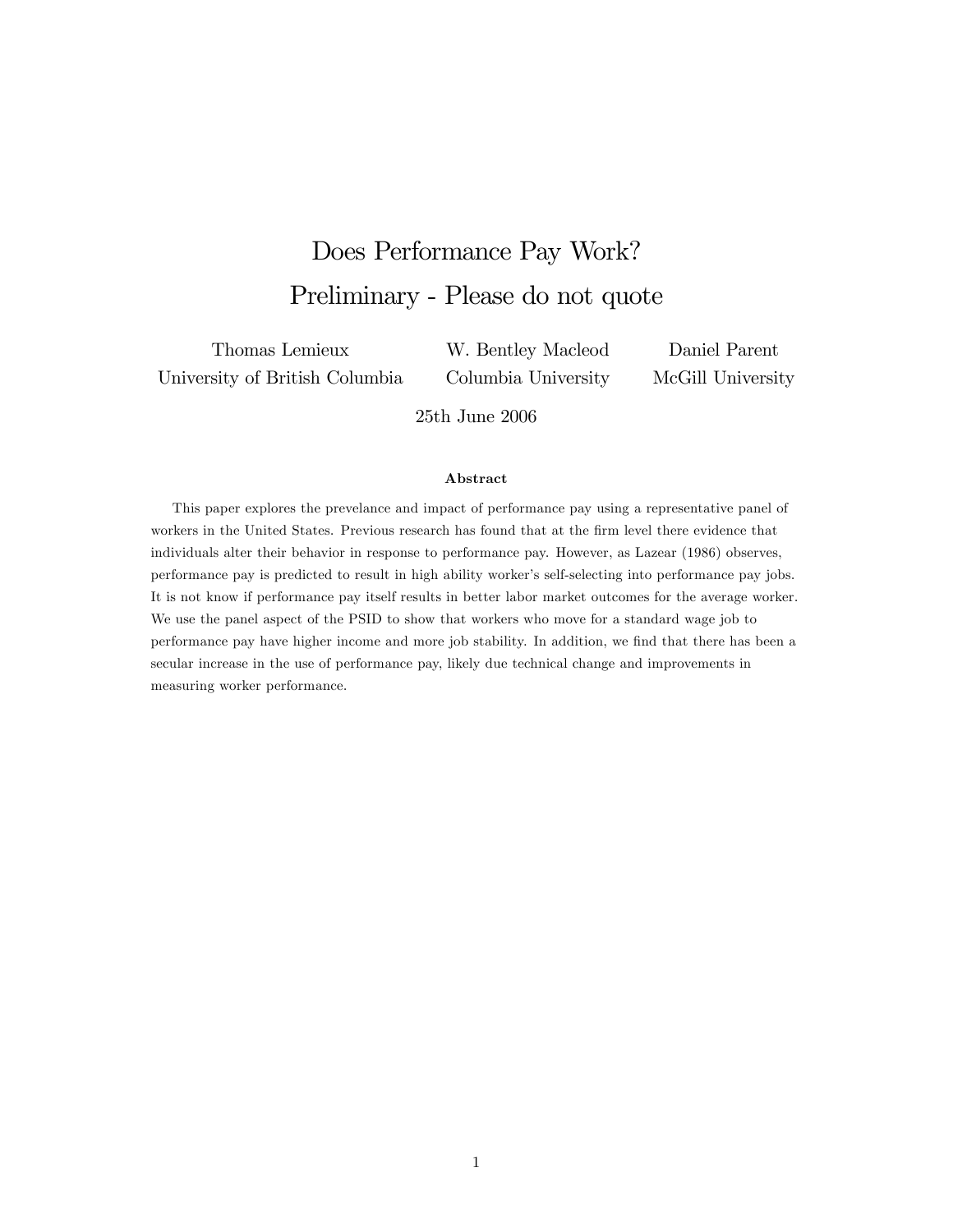## 1 Introduction

It is an article of faith in economics that individuals respond to incentives. What is more controversial is whether or not the introduction of performance pay enhances labor market performance. As Steven Kerr (1975) has observed, despite the best of intentions, performance pay system can often be counter productive. These concerns are reáected in the 1991 National Research Council Study that concludes that ìthe evidence is insu¢ cient, however, to determine conclusively whether merit pay can enhance individual performance or allow to make comparative statements about merit and variable pay plans." The purpose of this paper is to present evidence on the efficiency consequence of performance pay for using representative panels of US workers. By comparing how workers fare when they switch from performance pay to non-performance pay job, and vice-versa, we are able evaluate the consequence of performance pay for income and job stability.

Our main Öndings are as follows. First, compensation in performance pay jobs is more variable, and hence in a downturn workers in such jobs have lower wages compared to workers in jobs with no performance pay. Consistent with economic intuition, we also find that hours are *less* sensitive to business cycle fluctuations in performance pay jobs, and hence workers in such jobs work more hours per year, and have longer job tenure.

Azariadis (1975) and Baily (1974) suggest that one reason wages are insensitive to business cycle fluctuations is that workers are risk averse, and prefer to have more stable income in exchange for lower average wages. Among employed workers we find that there is little difference in yearly income inequality between performance pay and non-performance pay jobs. Moreover, once layoff risk is included, we find that workers in performance pay jobs have significantly less income inequality compared to workers with more traditional compensation. Hence, consistent with earlier evidence on nominal wage rigidities, the insurance model of Azariadis (1975) and Baily (1974) does not appear to be consistent with the data. Rather, we find that performance pay jobs deliver more in terms of both higher incomes, longer job tenure, and hence over all better labor market performance.

This result begs the question of why in a competitive market we do not observe all firms moving to performance pay? One reason is that the decision to implement a performance pay system trades off the benefits against the costs, which in turn depends upon the characteristics of the job. Using Bureau of Labor Statistics data Brown (1990) Önds evidence supporting this hypothesis, and also shows that the incidence of performance pay varies with job characteristics. MacLeod and Parent (1999) extend these results to control for worker selection using the NLSY (National Longitudinal Survey of Youth) and the PSID (Panel Study of Income Dynamics). They follow individual workers over job changes, and find that job characteristics are an important determinant of whether or not the Örm uses pay for performance, that is independent of worker characteristics. The agenda of the paper is as a follows. The next section provides a brief (and incomplete) review of the literature on performance pay. Section 3 introduces a model that illustrates how performance pay can labor market performance. The data is discussed in section 4, with the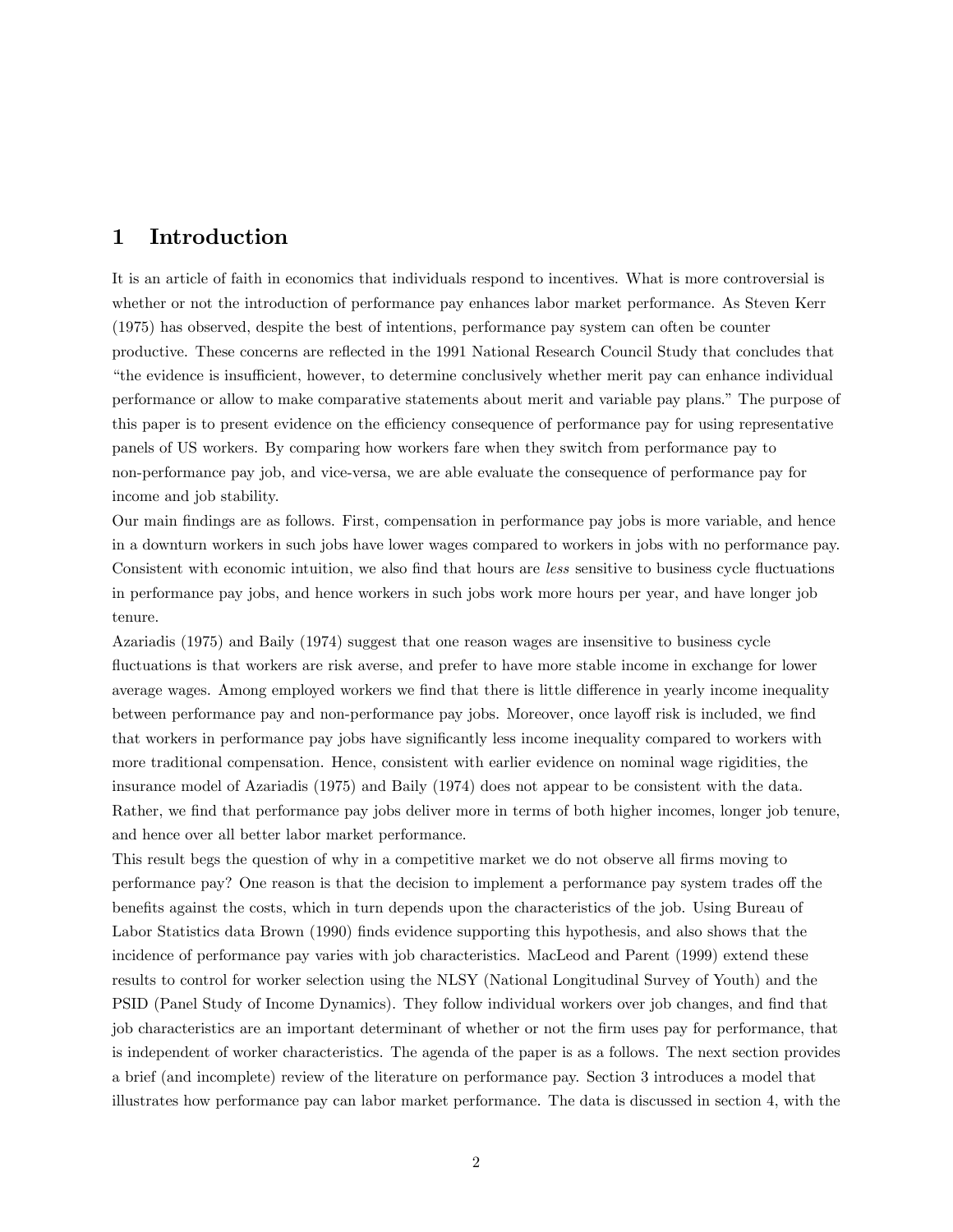results presented in section 5.

## 2 Literature

The central question in the theory of incentives is not so much whether or not individuals respond to rewards and punishments (they do), but rather how best to design rewards as a function of the available performance measures. The early sociology literature has shown that whether or not one should use group or individual incentives depends upon the extent to which employee outputs are complements or substitutes (see Schmitt (1981) for a review). The management literature has explored many aspects of performance appraisal, and has found that good performance evaluation is a complex and expensive activity. In their review of this literature, Bretz, Milkovich, and Read (1992) conclude that

ì...organizations continue to undermine the e§ectiveness of the appraisal system. Little time is spend on the appraisal system; raters are not systematically trained and are not held accountable."

Consequently, performance evaluation should be viewed as part of the technology, that varies from firm to firm and over time. This observation is important in our work because it implies that firms will vary in their practices, and with performance pay varying with the characteristics of the job.

The economics literature on performance pay has approached the problem from both the individual and the job design perspective. Lazear (1986) focuses upon the selection consequences of performance pay. With a fixed pay system, employees face a fixed standard to ensure continued employment, resulting in more homogeneity in performance across jobs. Performance pay allows workers who have a preference to work hard (or less) that the norm to select an appropriate level of effort. Lazear  $(2000)$  explores the impact of introducing a piece rate compensation at a auto glass installation company, and Önds much of the enhanced productivity gains arise from the selection of more productive workers into installation positions. If the goal of a compensation system is merely one of selection, then absent an experiment, it would be very difficult to determine the causal effect on performance pay on economic performance. For example, if the variance of worker ability in a population increases, then we would expect this to lead to more use of performance pay. In this case any relationship between performance pay and economic performance is merely a reflection of the underlying variation in employee characteristics, and not a consequence of performance pay per se.

We do know from occupation studies that individuals do respond changes in rewards. Shearer (2004) finds that tree British Columbia respond to changes in the piece rate, while Nagin, Rebitzer, Sanders, and Taylor (2002) Önd that call center employees vary their behavior as a function of the level of monitoring by the employer. For highly paid individuals, Chevalier and Ellison (1997) Önd that mutual fund managers investment behavior is affect that the structure of their end of the year bonus pay, while Gibbons and Murphy (1992) find that firms use more explicit incentives to compensate CEO towards the end of their careers.

Given that these studies illustrate the role of incentive pay only for specific occupations, we cannot conclude that performance pay is important for the economy as a whole. Our empirical work builds upon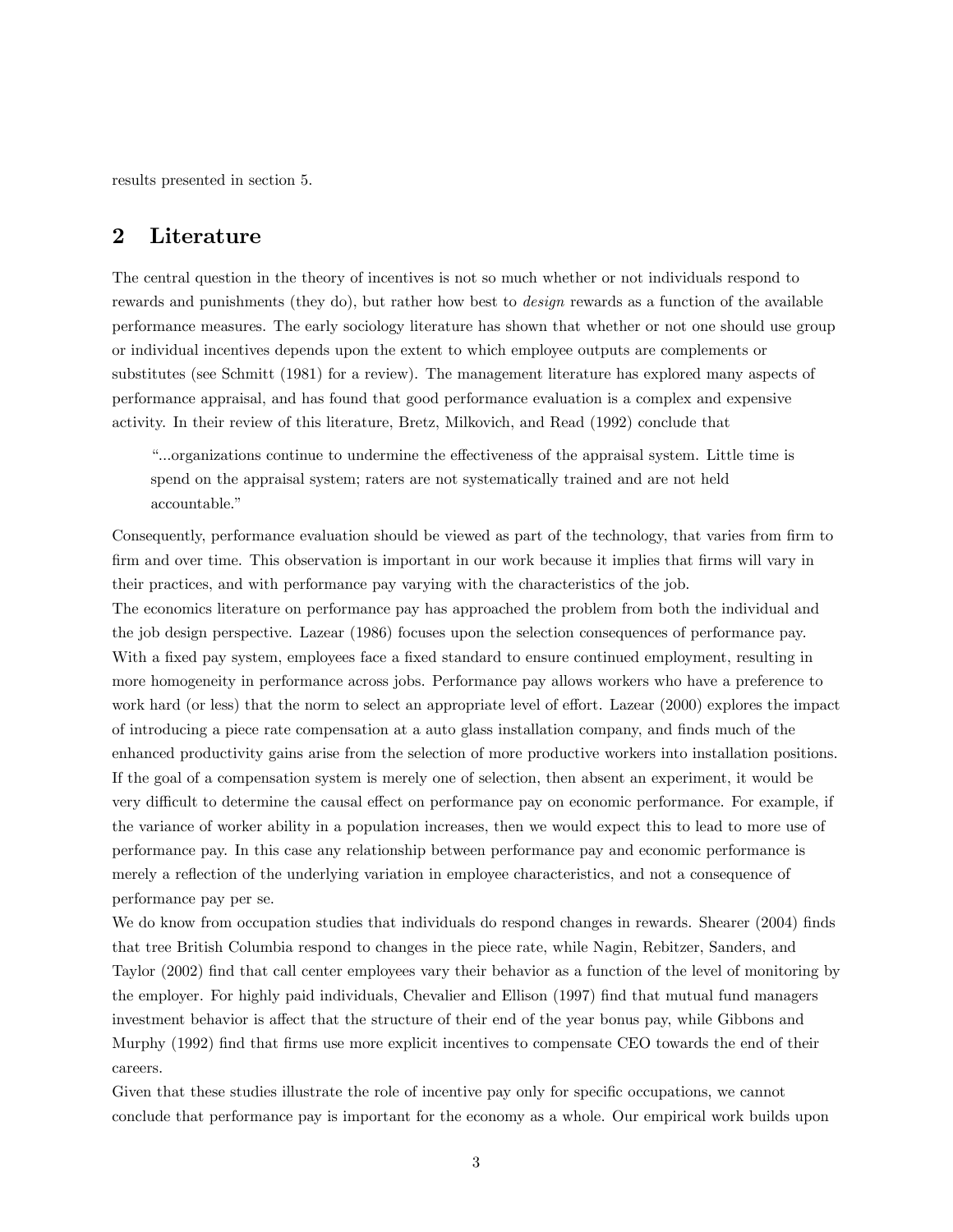Brown (1990) and MacLeod and Parent (1999) who show that holding worker ability fixed, compensation varies with job characteristics. This is consistent with the theoretical models of Baker (1992) and Holmström and Milgrom (1991). Recent work, such as Black and Lynch (2001) and Bresnahan, Brynjolfsson, and Hitt (2002), has begun to document the changes in work practices that are occurring in response to increased use of information technologies. Both of these studies use establishment data, making it difficult to control for endogenous matching between workers and firms. Our approach builds upon identifying the effect of compensation by following the same worker through different jobs. In the next section we develop an illustrative model that links characteristics of the monitoring system to worker performance and job tenure holding worker ability Öxed to generate predictions on how merit pay should effect overall pay and job tenure.

## 3 Implications of Contract Theory for Performance Pay Incidence and Level

In this section we introduce a simple model that illustrates the main empirical results. In practice compensation is extremely complex, with employee behavior responding to a variety of rewards, including promotions, career development, future wage growth, market opportunities, piece rates, sales commissions, tips, on the job non-pecuniary rewards and so one. Regardless of the form that a reward take, a key insight of contract theory is that rewards are most effective when they reflect the needs of the firm. Consider the following simple model of performance pay inspired by Baker (1992) and Holmström and Milgrom (1991). Suppose that the worker has a base productivity of  $\theta$  that varies over time. In addition, the worker can allocate additional effort, e, to a enhance performance measure  $P(e)$ . Given that the firm has different information than the worker, it is not always in the best interests of the firm to have the worker increase the measure  $P(e)$ . For example, suppose that P represents research output of an academic. If the University puts all weight on P; and none on teaching, then there will be no teaching. As long as the performance  $P$  is correlated with the goals of the employer, then it will be efficient for them to use it for purposes of assessing performance pay. As Baker (1992) shows, the extent to which pay depends upon  $P$  is a function of the quality of the signal.

We consider a simple parameterization of this idea that is rich enough to capture the effects that we observe in the data. It is assumed that the worker effort results in a measured output  $v$  with probability  $\rho(e)$ , where  $\rho' > 0$ ,  $\rho'' < 0$  and  $\rho(0) = 0$ . We introduce the quality of the measurement by letting  $\lambda$  be the probability that  $v$  is useful to the firm. It is assumed that this event is independent of the event that generates v. Both v and  $\lambda$  are parameters that can change with time. The former as a result of business cycle fluctuations, while the latter as a result of improvements in monitoring technology. The profit of the firm at time  $t$  is therefore:

$$
\pi_t = \theta_t + \lambda_t \rho(e_t) v_t - i_t,
$$

where  $i_t$  is the total compensation (income) paid to the worker. The firm is assumed to employ a worker if and only if profits are at least zero.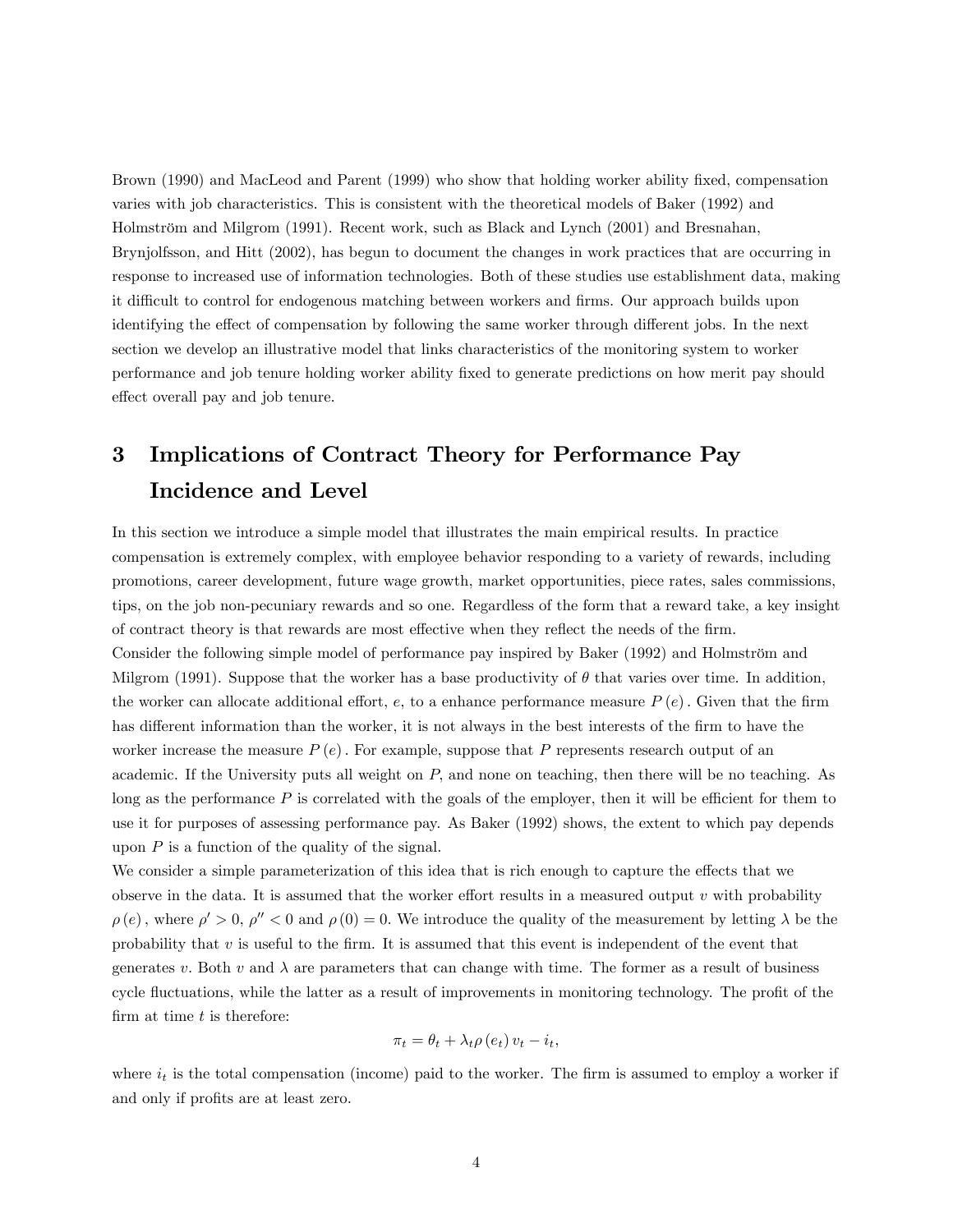The additional effort to produce v costs the worker  $c(e_t)$ , where  $c', c'' > 0$ . The utility of the worker is given by

$$
u_t = i_t - c(e_t) / \gamma_t,
$$

where  $\gamma_t$  is the ability of the worker. It is assumed that the worker's outside option is given by  $u_t^0$ , while the firm hires a worker as long as she obtains at least zero profits.

It is assumed that  $\rho'(0) v_t > c'(0)$ , that is when  $\lambda_t = 1$  it is always efficient to have positive effort. However, since  $c'(0) > 0$  then for low  $\lambda$  it may be efficient to have zero effort. The efficient effort level conditional upon employment  $e_t^*$  satisfies:

$$
c'(e_t^*) / \gamma_t \begin{cases} = \lambda_t \rho(e_t^*) v_t, & \text{if } e_t^* > 0, \\ \geq \lambda_t \rho(e_t^*) v_t & \text{if } e_t^* = 0. \end{cases}
$$
 (1)

When  $\lambda_t$  is sufficiently close to zero, the marginal cost of effort is larger than the marginal benefit, and hence effort is zero in those cases.

An efficient compensation package entails the firm paying the worker a bonus  $b_t = v_t$  every time the firm finds the worker's effort to be useful and productive. In this case, the firm pays a fixed wage that makes the worker indifferent between this job and her next best market alternative:

$$
w_t = u_t^0 - \left\{ \lambda_t \rho \left( e_t^* \right) v_t - c \left( e_t^* \right) / \gamma_t \right\}.
$$
\n
$$
(2)
$$

Thus, the worker is employed if and only if:

$$
\pi_t = \theta_t + \lambda_t \rho(e_t^*) v_t - u_t^0 \ge 0,
$$

or when

$$
\theta_t \ge u_t^0 - \lambda_t \rho \left(e_t^*\right) v_t. \tag{3}
$$

The parameters  $\theta_t$ ,  $\lambda_t$  and  $v_t$  are assumed to be firm specific, while  $\gamma_t$  and  $u_t^0$  are worker specific parameters, though in general we should expect  $\theta_t$  and  $u_t^0$  to be correlated at both the individual and aggregate level. Given this, the model has a number of testable implications. From expression (1) there is a  $\bar{\lambda}_t$  with the property that for  $\lambda_t \leq \bar{\lambda}_t$  additional effort and performance pay is zero. This is a non-performance pay job. Performance pay jobs are characterized by  $\lambda_t > \bar{\lambda}_t$ . Notice that performance pay jobs do not pay bonus every period - they do so only in those periods there is output  $v_t$  and this output is valued by the firm. This occurs with with probability  $\lambda_t \rho(e_t)$ . The empirical implications of the model are as follows:

- 1. From expression (1):
	- (a) If the monitoring technology improves with time, so that  $\lambda_t$  is increasing, this implies that more firms use performance pay.
	- (b) More able workers receive larger bonuses and more frequent bonuses.
- 2. From expression (2) we have: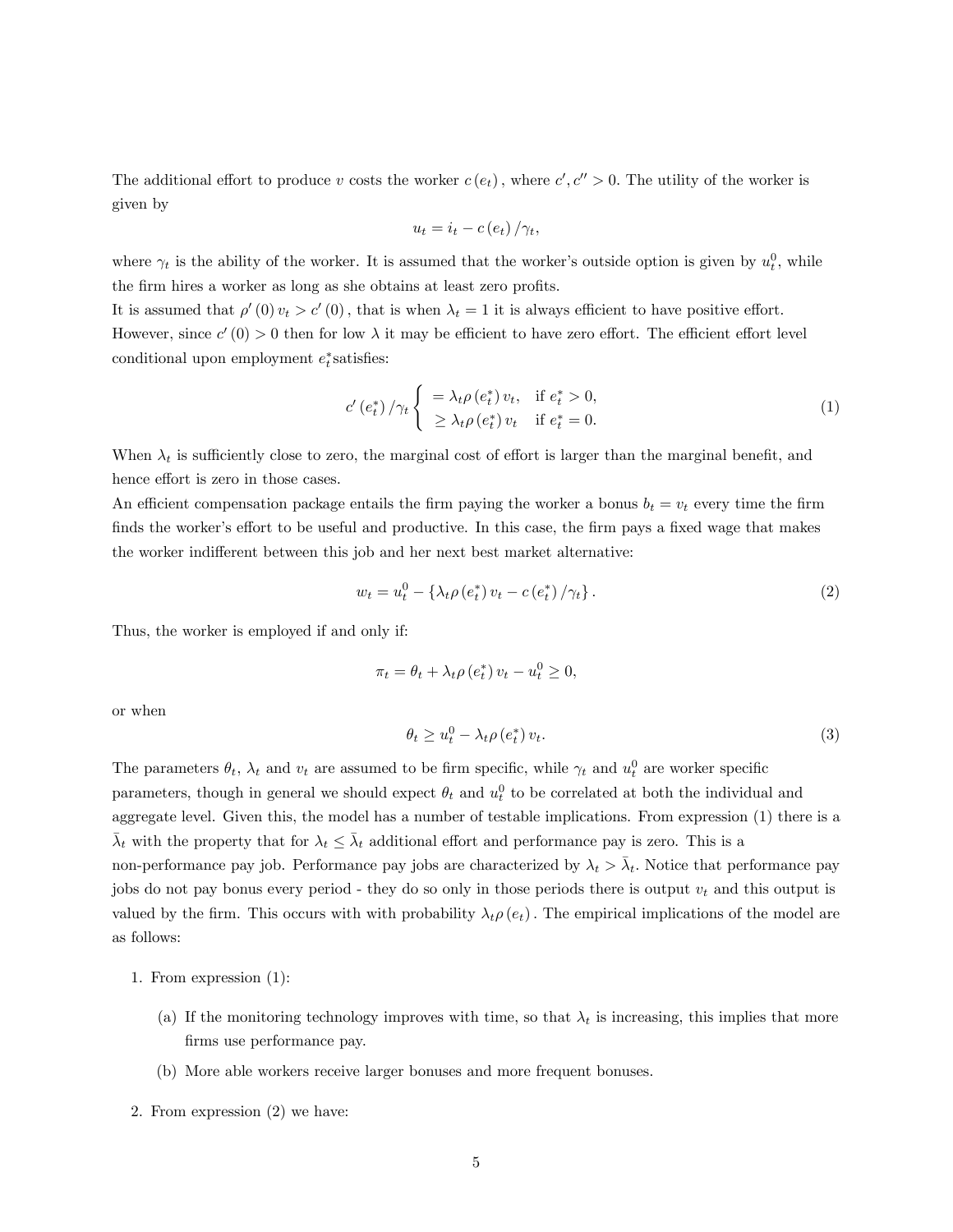- (a) More able workers get higher wages.
- (b) Total compensation is higher in performance pay jobs.
- (c) Wages (income less bonus pay) in performance pay jobs are lower than in non-performance pay jobs. Moreover, the difference is larger for more able workers.
- 3. From expression (3) we see that a firm employs a worker if and only if  $\theta_t \ge \bar{\theta}_t = u_t^0 \lambda_t \rho(e_t^*) v_t$ . If  $\bar{\theta}_t$ falls there is an increase in employment. In particular, we have that for larger  $\lambda_t$ , the cutoff productivity  $\theta_t$  is lower, and therefore the likelihood of a layoff falls. Hence we have:
	- (a) For two equally productive firms, those with higher  $\lambda_t$  have more employment, and less layoffs in a downturn.
	- (b) In performance pay jobs, more able workers have a lower likelihood of a layoffs in a downturn.

Brown (1992) has found with BLS data that performance pay jobs pay less on average than fixed wage jobs, a result that is inconsistent with prediction 2:b: If we extend the model to a dynamic framework we can generate Brown's finding as follows. A consequence of performance pay is that turnover is lower on average, and consequently performance pay employees face lower expected job search costs. Therefore, fixed wage workers must be paid a premium to compensate them for the higher turnover risk. If this premium is large enough, the Öxed wage workers would earn higher wages while working than performance pay workers, thought average yearly earning that include the layoff risk would be lower. Finally, we have assumed that wages are flexible, even though there is evidence that standard wage contracts are rigid in the short run (see for example Card and Hyslop (1997)). Given that under performance pay Örms adjust bonuses on a yearly basis, this provides extra áexibility relative to Öxed wage contracts. Hence, the addition of this feature would merely exacerbate the difference between performance pay and rigid wage jobs. If we include an hours decision into the model, then we expect that hours will be more variable in fixed wage jobs. In bonus pay jobs, a downturn would decrease the likelihood that the worker produced high performance, and hence the firms would be able to correspondingly adjust compensation. This in turn implies that there will be less adjustment of hours in performance pay jobs relative to fixed wage jobs. Therefore we can conclude that the theory predicts that holding worker ability fixed, we should observe a correlation between contract form (performance pay or not), total compensation, hours worked and job tenure. We now turn the empirical analysis to see if indeed these implications are consistent with the data.

### 4 Data

In order to explore the effect of performance pay we need a panel of employment histories. As a consequence the bulk of our analysis is conducted using data from the PSID (Panel Study for Income Dynamics). The main advantage of the PSID is that it provides a representative sample of the workforce for a relatively long period. A disadvantage of the PSID, however, is that our constructed measures of performance pay are relatively crude and may be fairly imperfect proxies for whether or not workers are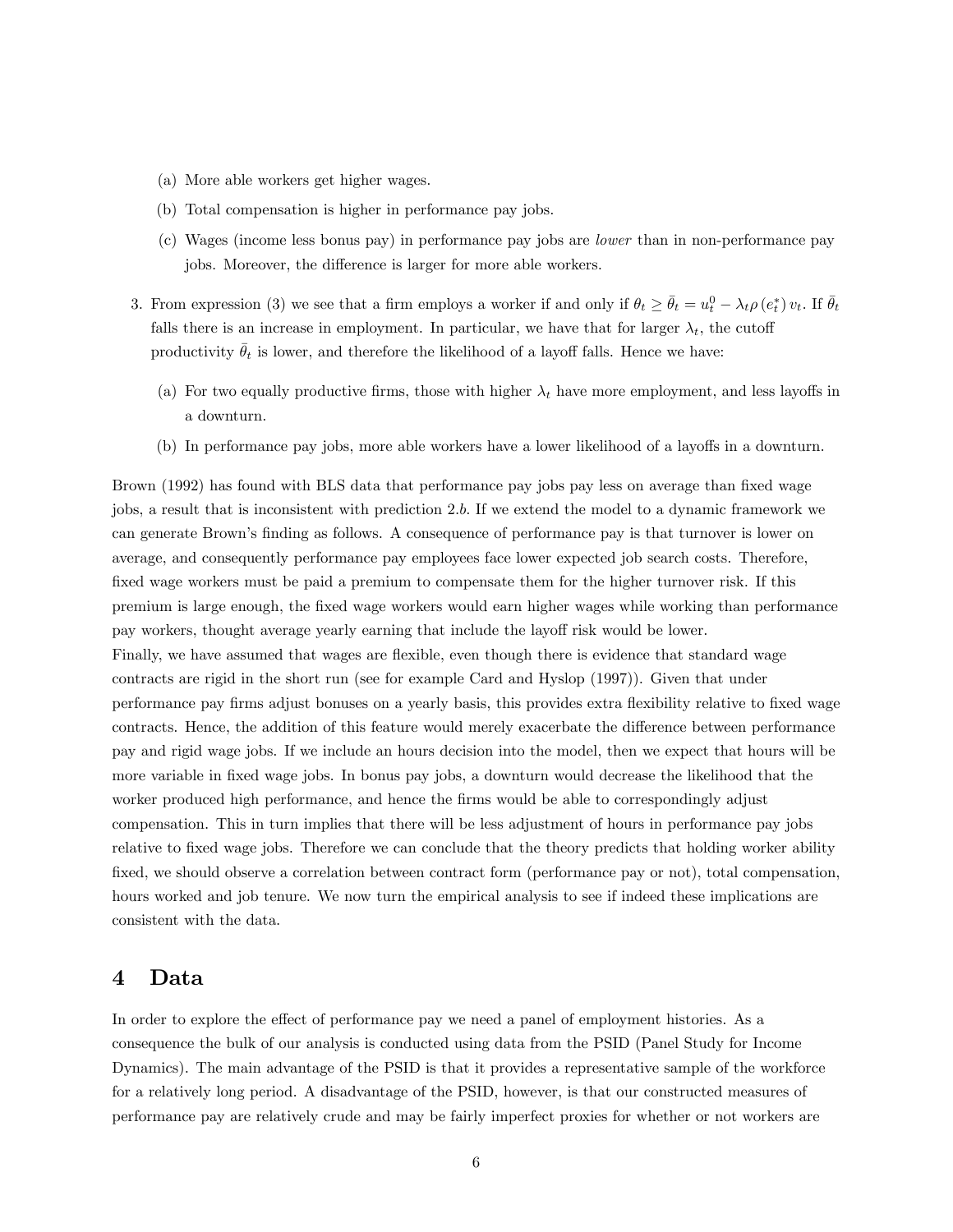paid their marginal products. To probe the robustness of the results based on the PSID, we thus re-estimate some of the key models using the NLSY (National Longitudinal Survey of Youth). The main advantage of the NLSY is that it asks workers directly whether or not their earnings are based on performance, bonuses, or commissions. This is arguably a better measure of performance pay than what is available in the PSID. Unfortunately, the question about performance pay in the NLSY was only included in the late 1980s and late 1990s. Combined with the fact that the NLSY only follows a narrow cohort of individuals over time, it is not possible to use the NLSY to look at the broad-based impact of performance pay on economic performance.

#### 4.1 The Panel Study of Income Dynamics (1976-1998)

The PSID sample we use consists of male heads of households aged 18 to 65 with average hourly earnings between \$1.00 and \$100.00 (in \$79) for the period spanning the years 1976-1998, where the hourly wage rate is obtained by dividing total earnings in the previous year by hours of work.<sup>1</sup> Individuals in the public sector or who are self-employed are excluded from the analysis. This leaves us with a total sample of 32,514 observations for 3,244 workers. Summary statistics are reported in Table 1 and will be discussed below.

#### 4.1.1 Measurement Issues

Identifying performance pay In the PSID, we construct a performance pay indicator variable by looking at whether part of a worker's total compensation includes a variable pay component (either a bonus, a commission, or a piece rate). For interview years 1976-1992, we are able to determine whether a worker received a bonus or a commission over the previous calendar year through the use of multiple questions. First, workers are asked the amount of money they received from either working overtime, from commissions, or from bonuses paid by the employer.<sup>2</sup> Second, we know whether workers worked overtime, and if they are working overtime in a given year, we classify them as not having a variable pay component.<sup>3</sup> Third, workers not paid exclusively by the hour or not exclusively by a salary are asked how they are paid: they can report being paid commissions, piece rates, etc., as well as combinations of salaried/hourly pay with either pieces rates or commissions.<sup>4</sup> Through this combination of questions, we are thus able to identify all non-overtime workers who received performance pay in the form of either a bonus, a commission, or a piece rate. Starting with interview year 1993, there are separate questions on the

<sup>&</sup>lt;sup>1</sup>In the PSID, data on hours worked during year t, as well as on total labor earnings, bonuses/commissions/overtime income, and overtime hours, are asked interview year t+1. Thus we actually use data covering interview years 1976-1999.

<sup>&</sup>lt;sup>2</sup>Note that the question refers specifically to any amounts earned from bonuses, overtime, or commissions in addition to wages and salaries earned.

<sup>&</sup>lt;sup>3</sup>In some years overtime hours are reported while in other years we only know whether they worked overtime or not.

<sup>4</sup> In many survey years workers are not asked if their compensation package involves a mixture of salary/hourly pay and a variable component. All they are asked is how they are paid if not by the hour or a salary. Although there is no way to directly verify it, this likely results in understating the incidence of either form of variable pay because workers are not allowed to answer that they are paid, say, a salary, and then report a commission: they have to choose. Our assertion that it likely understates the extent of variable pay is motivated in part by the fact that workers in the NLSY, to be described below, are not restricted in describing the way they are paid, and workers in the NLSY are more likely to report having part of their compensation package containing a variable pay component.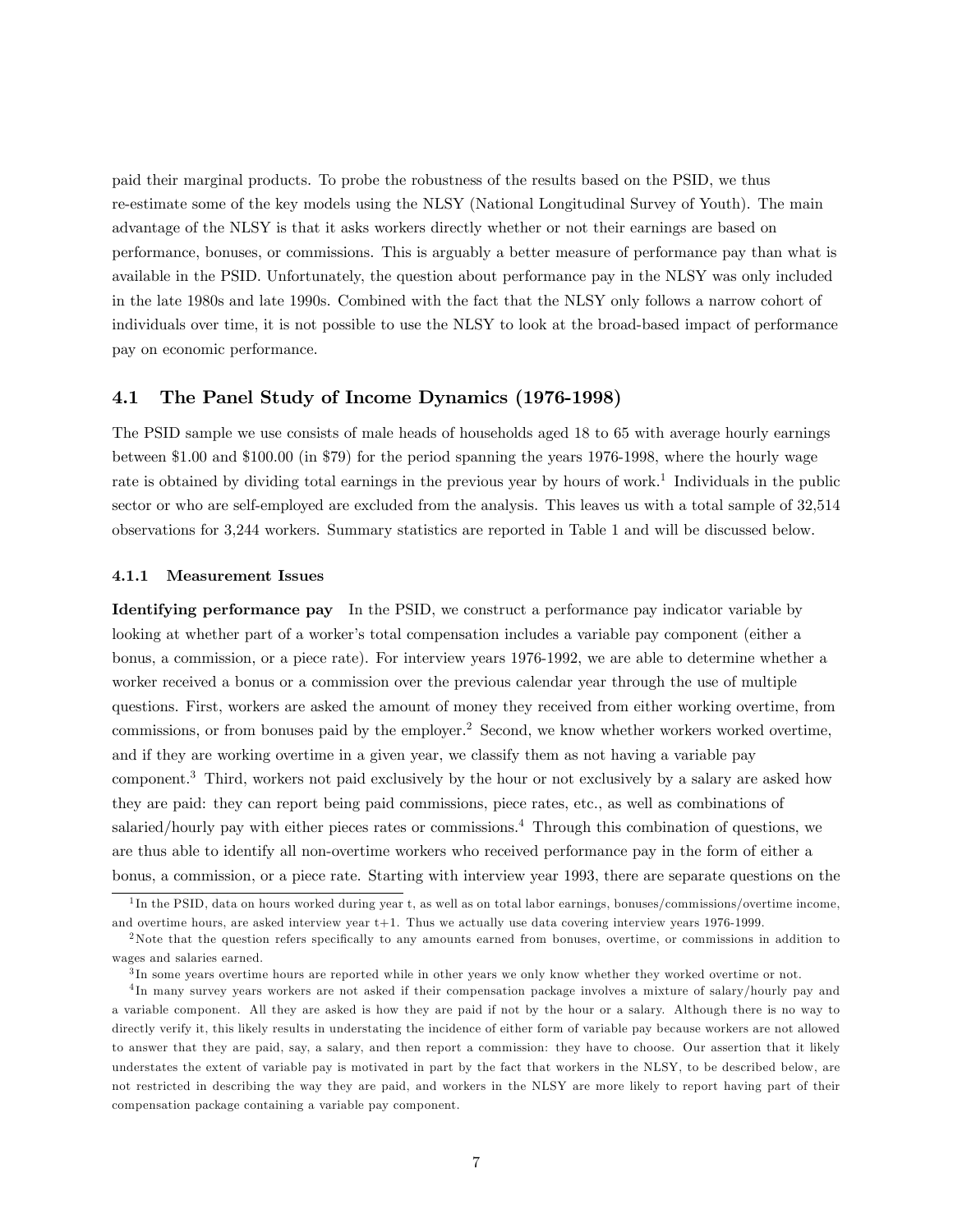amounts earned in bonuses, commissions, tips, and overtime work over the previous calendar year. Thus there is no need to back out an estimate of bonuses from an aggregate amount since the question is asked directly. For the sake of comparability with the pre-1993 years, we nevertheless classify as receiving no variable pay all workers who report any overtime work. Thus for each year of the employment relationship we are able to determine whether the worker's total compensation included a variable pay component. One obvious drawback is that it is likely the variable pay component we construct will be noisy. However, due to our treatment of overtime workers, we conservatively lean on the side of misclassifying workers as receiving no variable pay, even if they do.

Defining performance pay jobs One of the main goals of this paper is to see whether employment relationships that involve performance are systematically different from those in which no such performance pay is ever received. Thus we define performance pay jobs as employment relationships in which part of the worker's total compensation includes a variable pay component (either a bonus, a commission, or a piece rate) at least once during the course of the relationship.<sup>5</sup> In some sense, we are not so much interested in what happens within an employment relationship at the time some performance pay such as a bonus is received, as to what is the difference between one type of job and the other.<sup>6</sup> Two related measurement issues arise. The first one is a simple measurement error issue. On the one hand, we are likely to misclassify performance pay jobs as non performance pay jobs if some employment relationships are terminated before performance pay is received. This would be particularly problematic if the first receipt of performance pay, which identifies the job as a performance pay job, tends to occur later instead of sooner in the course of the employment relationship. On the other hand, some of the jobs may be wrongly classified as performance pay jobs. While it is a priori difficult to assess which of the false positive or false negative problems are more important, their consequence is the same: assuming there is a genuine difference between the two types of jobs, misclassification will tend to attenuate such differences.<sup>7</sup> The second related issue is an "end point" problem: given our definition of performance pay jobs, we may mechanically understate the fraction of workers in such jobs at the start of our sample period because most employment relationships started before 1976. Similarly, jobs which started toward the end of the sample period may be performance pay jobs but are classified otherwise because they have not lasted long enough for performance pay to be observed. The basic measurement problem is that, conditional on job duration, we tend to observe a given job match fewer times at the two ends of our sample period than in the middle of the sample period. Consider, for example, the case of a job that lasts for Öve year. For jobs that last from 1985 to 1989, all five observations on this job match are captured in our PSID sample. For jobs that last from 1973 to 1977, however, only two of the five years of the job match are captured in our PSID

<sup>5</sup> To avoid confusion, note that we use "jobs", "employment relationship", and

<sup>&</sup>quot;job match" interchangeably. Although in most of the survey years spanning the sample period, the PSID does have information on tenure in the position, we are not using it. As is well known, simply determining employer tenure in the PSID can be problematic (Brown and Light (1992))

 $6$ That being said, we also look at the within job impacts using an alternative definition of a performance pay job. More on that below.

<sup>7</sup> See Lemieux, MacLeod, and Parent (2006) for simple measurement model where we describe the conditions under which our observed performance pay job indicator is informative.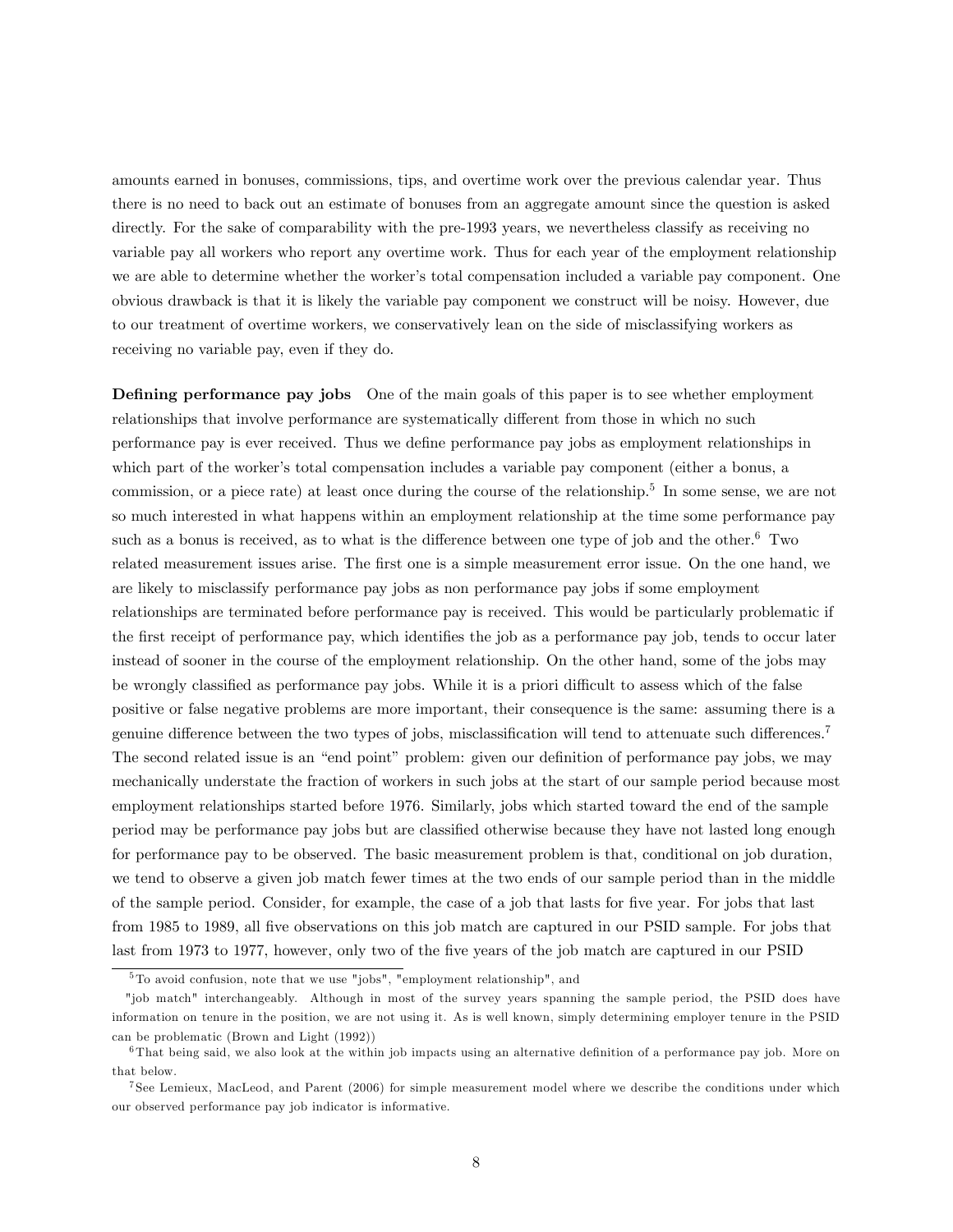sample, which mechanically reduces the probability of classifying the job as performance pay. The source of the "end point" problem is thus that it results in an unbalanced distribution of the number of observed job match observations at different point of the sample period. One simple solution to the problem is to "rebalance" the sample using regression or other methods. In practice, what we do is to create a variable counting the number of job matches observed for each job (as opposed to the actual job duration), and then add this variable as an additional control in the regression models. Similarly, the corrected incidence of performance pay over time can be computed by running a linear probability model (or a logit) in which year dummies and the number of times the job-match is observed are included as regressors. The year dummies then capture the corrected incidence of pay for performance job. All the graphs of the incidence of pay for performance reported below are adjusted using this procedure.<sup>8</sup>

#### 4.2 Descriptive statistics

Table 1 compares the sample characteristics of workers on performance pay and non-performance pay jobs, respectively. First notice that over 35 percent of the 32,514 observations are in performance pay jobs, though these raw figures must be interpreted with caution because of the end-point problem discussed earlier. Workers on performance pay jobs tend to earn more and be more educated than workers on non-performance pay jobs. Note that the hourly wage rate includes both regular wage and salary earnings and performance pay in the case of workers on performance pay jobs. Annual hours worked and employer tenure also tends to be higher for workers on performance pay than non-performance pay jobs. Not surprisingly, the unionization rate (percent covered by collective bargaining agreements) is much lower among performance pay workers, suggesting that, as expected, pay structure in union firms tend to have wages attached to jobs instead of workers. Another important difference is that there is a much higher fraction of workers paid by the hour in non-performance than performance pay jobs. On the flip side, workers on performance pay jobs are much more likely to be salaried workers than those on non-performance pay jobs. However, perhaps the most striking feature of Table 1 is the difference in the fraction of individuals reporting that they are unemployed at the time of the interview across both types of jobs. Only 1.7% of those whose current or more recent job had performance pay are unemployed. Naturally, this is only descriptive and it could be that workers in performance pay jobs are "special" relative to other workers. The fact that they are more skilled is certainly indicative of selectivity. Figure 1 shows that the overall incidence of performance pay jobs has increased steadily since the early 1980ís. It is also true that the incidence of performance pay in any given year increased as well. Figure 1 also shows the fraction of workers covered by a collective bargaining agreement. Remarkably, the line showing the fraction of unionized workers is almost the mirror image of the bonus pay job incidence line. However, as we discuss in more details in our companion paper Lemieux, MacLeod, and Parent (2006), the incidence of performance pay jobs increased most markedly in salaried (as opposed to hourly paid) jobs, in

<sup>8</sup>Note that the PSID became a bi-annual survey after 1996. This poses a problem in aligning job information (tenure, industry, etc.) which relate to the job held at the interview to the earnings information, including bonus amounts, which is for the calendar year before the interview.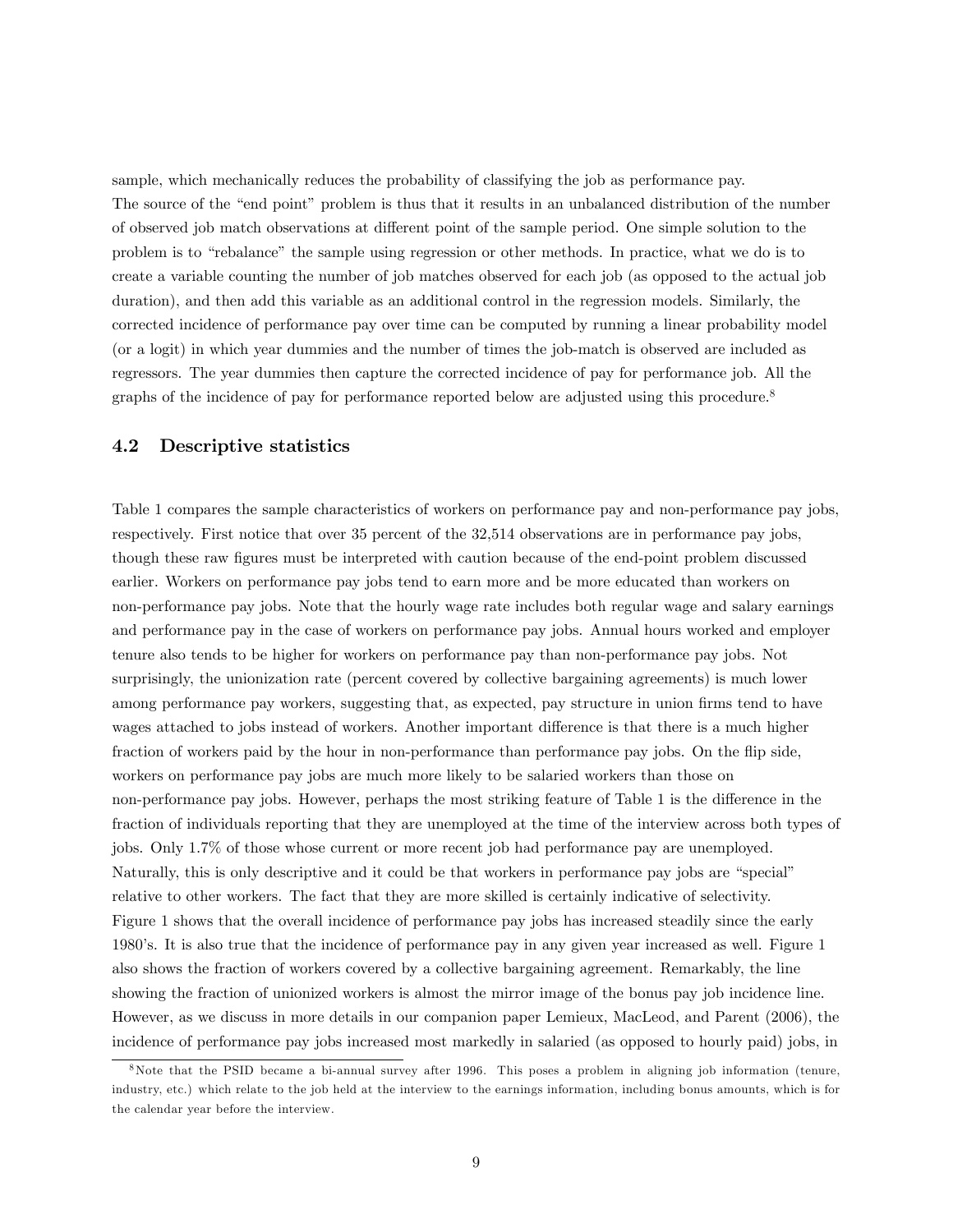which union coverage rates were fairly stable (and low) over the sample period. Hence the increase in performance pay job incidence is not just a simple de-unionization story. One might argue that increases in education have increased the benefit from performance pay due to selection, however the upward trends remains even after controlling for education. Hence, this rise in performance pay incidence is consistent with the hypothesis that technical change has lowered the cost of implementing a performance pay system. In Figure 2 we show kernel densities of the distribution of annual hours worked in both types of jobs. We can see that the distribution of hours worked in performance pay jobs is to the right of the one for workers in other jobs, with a greater fraction of people working over 2000 hours per year. The distribution of hours worked for performance pay workers merely confirms that what we report in Table 1 in terms of sample means is an accurate description of what happens to hours worked over the whole distribution. Next in Figure 3 we show the distribution of the share of performance pay in total labor earnings. To compute the share we use the amounts directly reported by respondents over the 1992-1998 period for the amounts earned in commission, bonuses, and tips.<sup>9</sup> Given that the median share is about  $3.5\%$  of total earnings, it would appear that whatever makes performance pay jobs different than other jobs, the variable pay component itself is likely not to be the only element making them different, as opposed to the overall total compensation.

Finally, in Figure 4 we plot the Kaplan-Meier survivor function for both types of jobs. We see that, as reported in Table 1 for mean tenure levels, performance pay jobs are associated with longer lasting employment relationships. While this may not reflect only the effect of working in a performance pay job, as workers of different types might systematically select themselves into such jobs, we will see below that the visual impression made by Figure 4 is left unchanged when we perform a multivariate duration analysis which accounts for unmeasured worker heterogeneity.<sup>10</sup>

### 5 Results

#### 5.1 Performance Pay, Earnings, and Hours Worked

In Panel A of Table 2 we report the estimates obtained from a regression of log hourly earnings on a performance pay job dummy as well as on a dummy for having part of the current yearís pay based on job performance. The results are shown for both the sample of employed workers at the time of the interview and the sample of all workers, employed and unemployed, with positive earnings at interview time. As we move from columns  $[1]$  to  $[2]$  and  $[4]$  to  $[5]$ , it is fairly clear that the selection of workers with better productive characteristics is a major factor explaining the differences in wages across types of jobs. In fact, all of the wage premia associated with performance pay jobs go away once we control for unmeasured workers characteristics. Still, as we can see in columns  $[3]$  and  $[6]$ , the effect of having received some form

<sup>9</sup>Note that it also possible to back out an estimate of bonus amounts earned in pre-1992 data by using the set of questions on amounts earned in overtime, bonuses, or commissions and the questions on overtime work and pay method. Turning to ìmissingî all observations in which respondents either worked overtime of report commissions earnings, we get an estimate of bonuses earned. The resulting distribution of the share of bonuses earned is very similar to the one shown on Figure 3.

 $10$  This, of course, does not control for the fact that job-match heterogeneity, as opposed to worker heterogeneity, is possibly the reason for lower hazard rates out of performance pay jobs.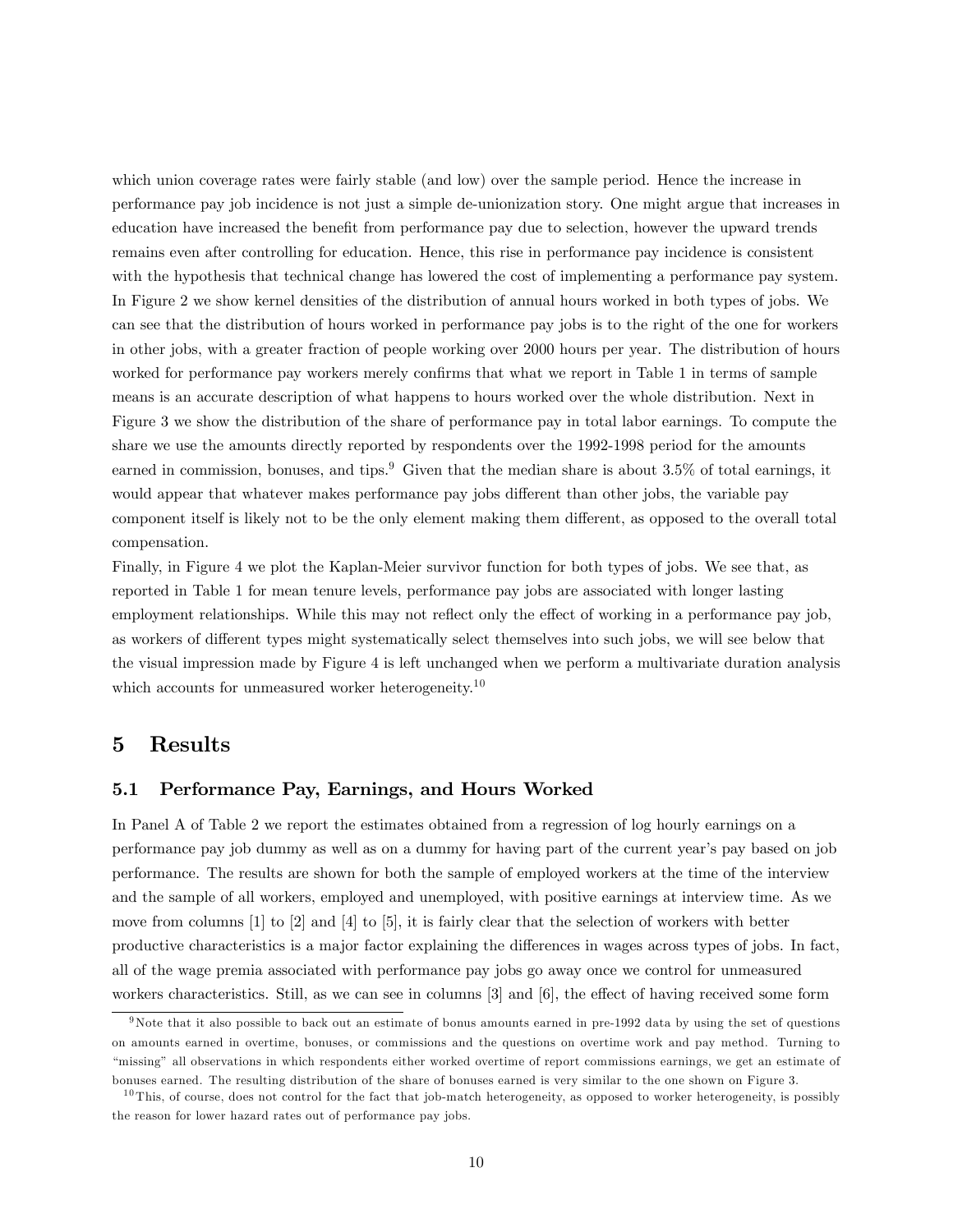of performance pay in the current year is positive, even after we control for worker-employer fixed-effects. This is consistent with the model where all the addition compensation over the base wage occurs when high performance is observed. The additional compensation rewards the worker from her increased effort.<sup>11</sup> Next in Panel B we show the impact of performance pay on annual hours worked. We can see that even when we control for worker fixed effects the visual impression suggested by Figure 2 is left unchanged. Workers in performance pay jobs do seem to work more hours. Interestingly, though, once we control for employer-employee fixed-effects, the evidence is much weaker. At first glance it would suggest that year-to-year variations induced by having a performance pay component contributing to the current yearís pay are small. In other words, it seems that workers in performance pay jobs work more throughout the employment relationship, not just when they have some form of performance in a given year. Finally, the results in Panel C represent a combination of those in Panels A and B. Controlling for worker fixed-effects, there is some evidence that workers earn more in performance pay jobs, as we can see in columns [2] and [5]. This is not surprising given the zero effect on hourly wages and the positive effect on hours worked. We also find within employer effects which are fairly similar to those in Panel A.

#### 5.2 The Effect of Local Labor Market Conditions

In Table 3 we explore the way in which worker compensation in performance and non performance pay jobs varies with the conditions of the local labor market. This is measured using the unemployment rate in the county of residence. To allow for separate effects of the regressors we interact each of them with the performance pay dummy indicator in all the regressions underlying the results reported in Table 3. As in Table 2 the results are reported for the employed only as well as for all employed and unemployed workers with positive earnings

Looking first at Panel A we can see in columns  $[1]$  and  $[2]$  as well as columns  $[4]$  and  $[5]$  that controlling for worker fixed-effects results in increasing the impact of the local unemployment rate (in both types of jobs) on log hourly earnings.<sup>12</sup> More importantly, though, the impact of local conditions is greater in performance pay jobs. There is even evidence that wages respond to outside conditions within employment relationships. That implies that the effect of local conditions on log wage in performance pay jobs is not only generated by workers switching employers, but that some of the impact comes from worker's wages being adjusted from year to year by their employers, depending on the conditions of the market. We can see that, at least when we control for worker fixed-effects, the hypothesis that the impact of the local unemployment rate is the same in both types of jobs is decidedly rejected. The test is less conclusive when we control for worker-firm fixed-effects.

Moving to Panel B, the conclusion is basically the opposite compared to the results on wages reported in Panel A. Hours are now more responsive to local labor market conditions in non performance jobs.

 $11$ It does not necessarily follows that having part of the current year's compensation based on performance pay results in an increase in hourly pay. If the "base" salary component is partly replaced by a performance pay component, total compensation could be left unchanged. The evidence presented in column [3] of Table 2 suggests that performance pay does not simply displace base pay.

 $12$  See Solon, Barsky, and Parker (1994) for evidence that compositional effects tend to understate the extent of real wage cyclicality in OLS regressions.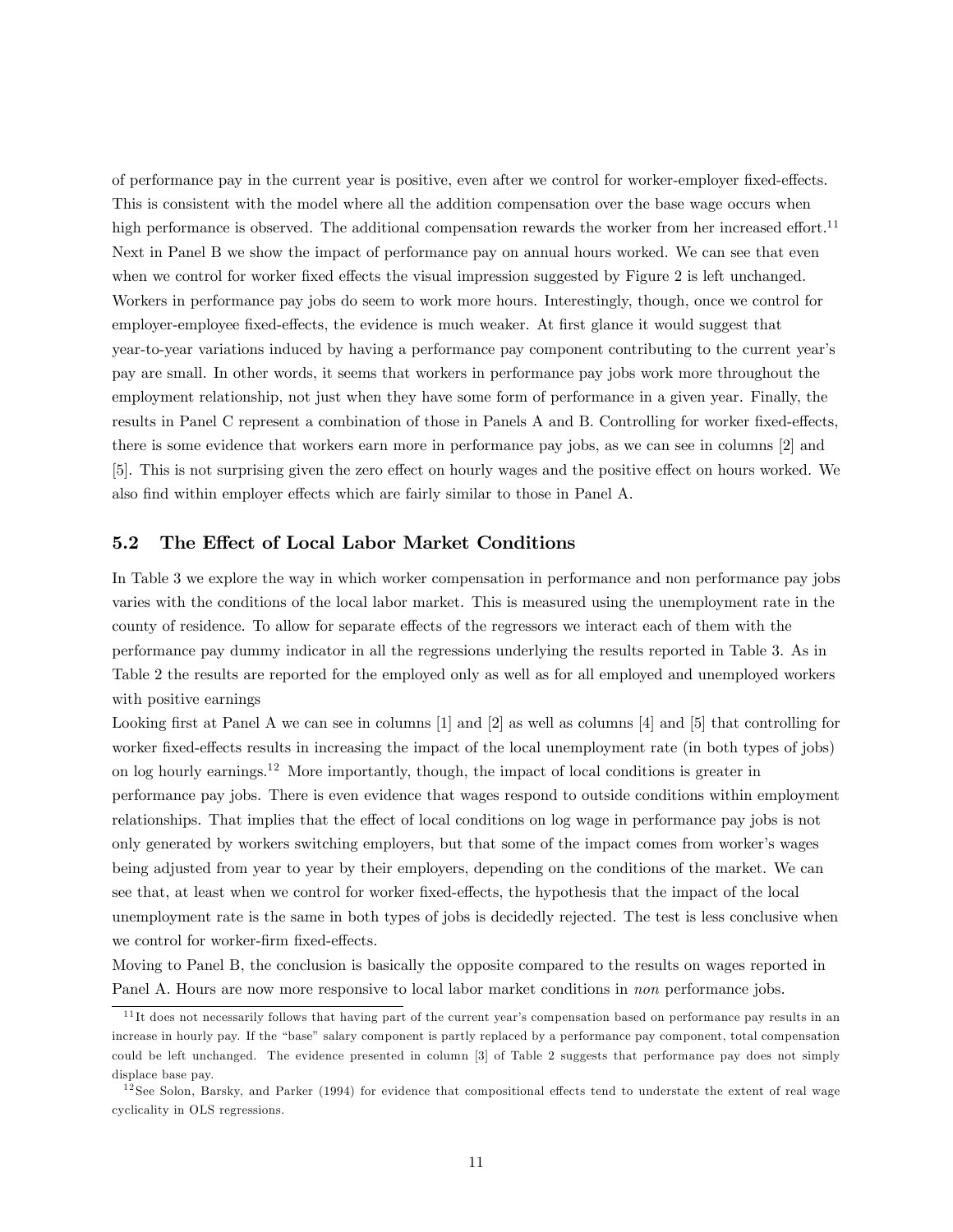Additionally, all tests of equality in the effect of the local unemployment rate have p-values below  $5\%$ . We interpret the evidence reported in Panels A and B as strongly suggestive that when firms cannot adjust wages so that they better reflect the worker productivity, they adjust at the hours margin, consistent with the evidence Card (1986) finds using data on airline mechanics. Conversely when wages are flexible relative to the state of the labor market, we find that hours worked do not change much in response to changes in those conditions. In fact, in Panel B we find no evidence that hours worked in performance pay jobs are influenced by local labor market conditions.

Finally, in Panel C of Table 3 we report the results when we change the dependent variable to be the log of total annual earnings. Interestingly, we find little evidence that total earnings are influenced by local labor conditions differently in performance relative to non performance pay jobs. Except perhaps in column  $[1]$ , all p-values are suggestive that total earnings respond the same way to the state of the local labor market: some firms, the ones in which workers have some performance pay component, adjust wages while the others adjust hours worked. This is consistent with the hypothesis that the labor market is competitive, with workers earning the same expected utility is both types of jobs.

#### 5.3 Hazard Model Estimates

The results presented in Table 3 indicate that workers in performance pay jobs are better shielded from market fluctuations when it comes to hours worked. We would also like to know whether employers adjust at the extensive margin, that is whether workers in performance pay jobs are less likely to be laid off. The Kaplan-Meier estimates plotted in Figure 4 are indicative that employment relationships are more stable in performance pay jobs than in other jobs. What we do here is to check whether this visual impression is robust to the inclusion of controls for worker characteristics.

We estimate a so-called "grouped-data"-or discrete-hazard model which allows for time-varying covariates. Essentially, such a model accounts for the fact that while the underlying process generating employment duration is continuous, the data is not recorded in continuous format. To incorporate time varying covariates we follow Jenkins (1995) and "split" employment spells into yearly observations. Covariates are thus allowed to vary across those observations but they are considered fixed within them. Finally we allow for a flexible (piece-wise constant) baseline hazard as well as unmeasured worker heterogeneity modeled as a Gamma distribution, following (Meyer (1990)).

The results are reported in Table 4 in hazard ratio format. We can see that whether we control for unobserved heterogeneity or not, the qualitative conclusion is basically left unchanged: workers in performance pay jobs are much less likely to see the employment relationship being terminated than workers in other jobs. In fact, correcting for worker unobserved heterogeneity only results in decreasing the hazard ratio.

Combining the results in Table 4 with those in Table 3 where we show that hours are much more responsive to local labor market conditions in non performance pay jobs, we conclude that the evidence is strongly suggestive that employment relationships are more durable in performance pay jobs, even after controlling for unmeasured workers characteristics. In other words, the results are not supportive of a simple selection story by which more productive workers who are selected into performance pay jobs also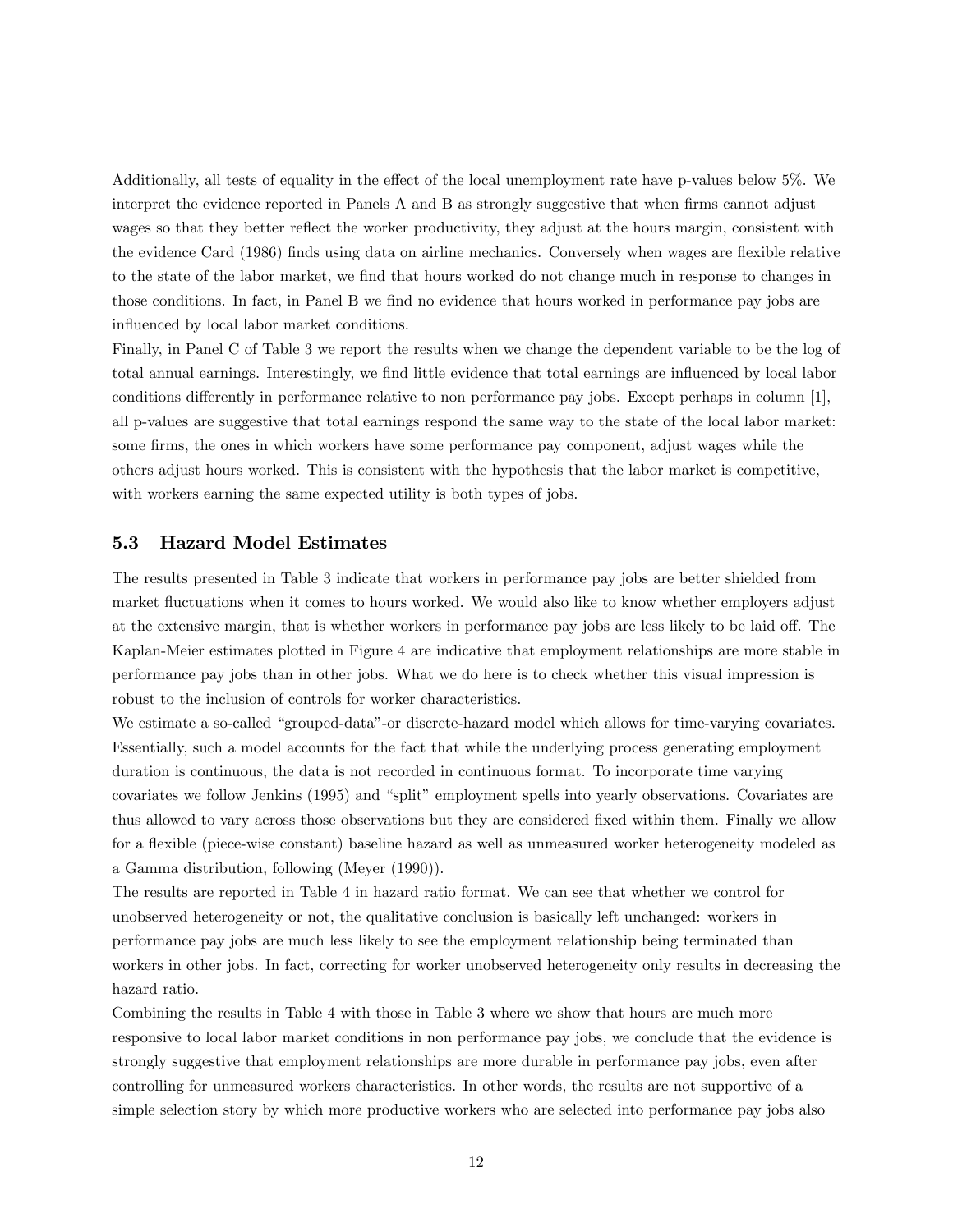happen to be "low-mobility types".

#### 5.4 Unemployment at the Time of the Interview and Performance Pay Jobs

Another way to check whether workers are better shielded from unemployment risks in performance pay is to estimate a model in which the dependent variable is simply a dummy indicator for being unemployed at the time of the interview. One possible advantage of doing so is that it allows us to check the robustness of our results to various parametric assumptions in perhaps a more convincing way than is the case in the hazard model.

The results are reported in Table 5. We use various specifications, including panel data methods. Looking first at columns  $[1]$  to  $[4]$ , we can see that the simple probit results are sensitive to the inclusion of sectorial controls. While in column [1] the estimate shows that being in a pay for performance job reduces the probability of being unemployed by over 3 percentage points, adding industry and occupations controls results in reducing this estimate to less than 1 percentage point. What this suggests is that whether one is in a performance pay job depends to a great extent on the sector in which he works. This is consistent with the view that job characteristics are likely to be an important determinant of compensation, as is suggested in MacLeod and Parent (1999).

If we look at the panel estimates reported in columns [5] and [6], it would appear that controlling for worker unmeasured characteristics actually increases the impact of being in a performance pay job. However, we are somewhat skeptical about the magnitude of the coefficients, at least in the case of the fixed-effect linear regression. While using a linear model allows to absorb worker fixed-effects, the fact that little more than 5% of the sample is unemployed at the time of the interview is problematic for the linear probability model.<sup>13</sup> More fundamentally, it would seem unrealistic to think that we could basically reduce the unemployment rate to close to zero if Örms adopted performance pay schemes. The fact that many of them have not done so would indicate that they may not be able to do so.

In sum, the evidence reported in Tables 3-5 is strongly consistent with the notion that when firms can adjust compensation so that it better reflects worker productivity, layoff risks are considerably reduced. In short, performance pay is efficiency enhancing.

#### 5.5 Performance Pay and Annual Earnings Inequality

One of our main results is that Örms using performance pay do not adjust hours worked in response to business cycle variations, while Örms using non performance pay do. Although performance pay allows for a closer connection between worker productivity and compensation, which results in increased hourly wage inequality in performance pay jobs (Lemieux, MacLeod, and Parent (2006)), it does not necessarily follow that total compensation need be more unequal in performance pay jobs relative to other jobs. To check whether annual earnings are more unequal in performance pay jobs, we show in Figure 5 the evolution of total earnings inequality, as measured by its standard deviation, over the sample period. We

 $13$ As is well known, the cumulative normal distribution function is roughly linear over a fairly wide range around the median, which means that using a linear model or a probit should not make such a large difference. However, things are different in the tails.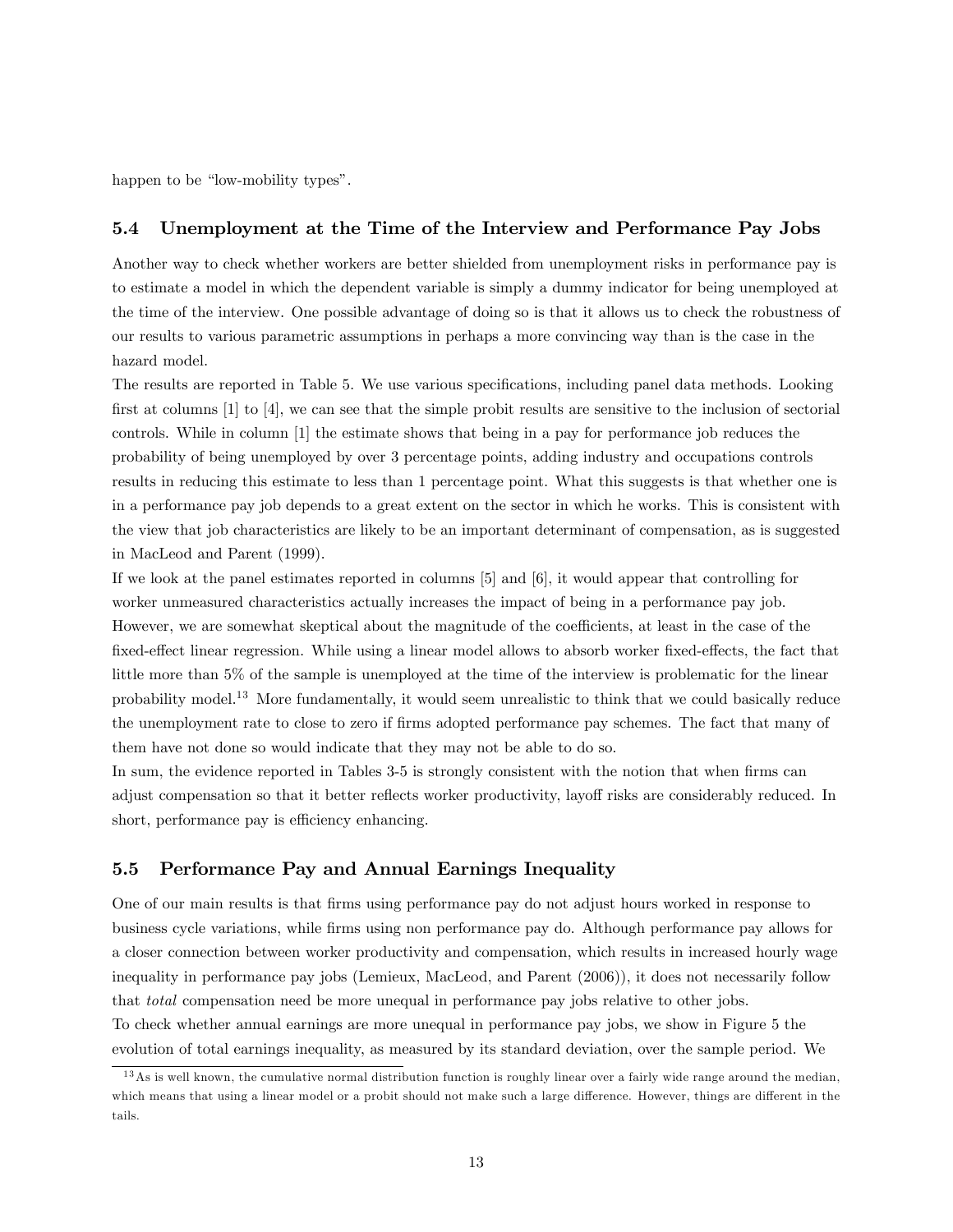can see in Panel A, where we use only the subsample of workers who are employed at the time of the interview, that inequality in performance pay jobs is very similar to what it is in non performance pay jobs. There is simply no evidence in Panel A that annual earnings are more unequally distributed in performance pay jobs. If we look at the Ögure in Panel B where we use all workers, employed and unemployed, with positive earnings inequality in total earnings is actually substantially smaller in performance pay jobs. While the contrast between the figures in Panel A and Panel B is striking, given the figure in Panel A, what we see in Panel B is actually what we should expect given our earlier result on hours worked. Workers in performance pay work more hours during the year and face a lower layoff risk. Thus it is not surprising that their annual compensation is subject to less variation relative to workers in non performance pay jobs.

## 6 Conclusion

A substantial fraction of workers in the U.S. are paid some form of performance pay, a fraction that has increased substantially from the late 70's to the late 90's. We find that workers in performance pay jobs earn more and work a greater number of hours, than workers in fixed wage jobs. Moreover, the average hourly earnings of workers whose pay is partly based on performance are more sensitive to variations in the local unemployment rate than is the case for workers in non performance pay jobs.

At the same time, we find that hours worked are more responsive to local labor market conditions in non-performance pay jobs and that the responsiveness of total earnings is roughly the same in both types of jobs, at least in the PSID data. We then show that the hazard out of employment is considerably lower in performance pay jobs than in other jobs, even after controlling for worker unmeasured characteristics. Next we study the relationship between being unemployed at the time of the interview and whether the worker is in a performance pay job if he is still employed or was in such a job if he is unemployed. Not surprisingly, given our hazard model results, we find a negative impact which we interpret as providing evidence that when firms can adjust pay so that it better reflects productivity, workers are less exposed to lay off risks. Again this result is obtained controlling for worker unmeasured characteristics. This means that our findings are not simply the results of different types of workers in performance pay jobs relative to those working in non-performance pay jobs. While we find strong evidence that workers in performance pay jobs are positively selected, our results suggest that workers moving into performance pay jobs would be less likely to face layoff risks at the cost of being exposed to a more variable pay. Finally we show that while hourly earnings inequality is greater among workers in performance pay jobs, total earnings inequality is actually smaller due to the fact that those who are in performance pay jobs are less likely to be unemployed and thus accumulate more hours over the course of year.

Even though this results are at the individual level, they provide some empirical support for the claims of Weitzman (1983) who argued that profit sharing plans would reduce employment fluctuations and increase employee welfare.<sup>14</sup> What we cannot address is the question of why more firms do not adopt performance pay systems. Given that the use of performance pay is increasing over time, this is consistent with the hypothesis that performance pay systems are costly to implement, as suggested by Brown (1990), and that

 $14$  See also the recent work of Oyer (2004).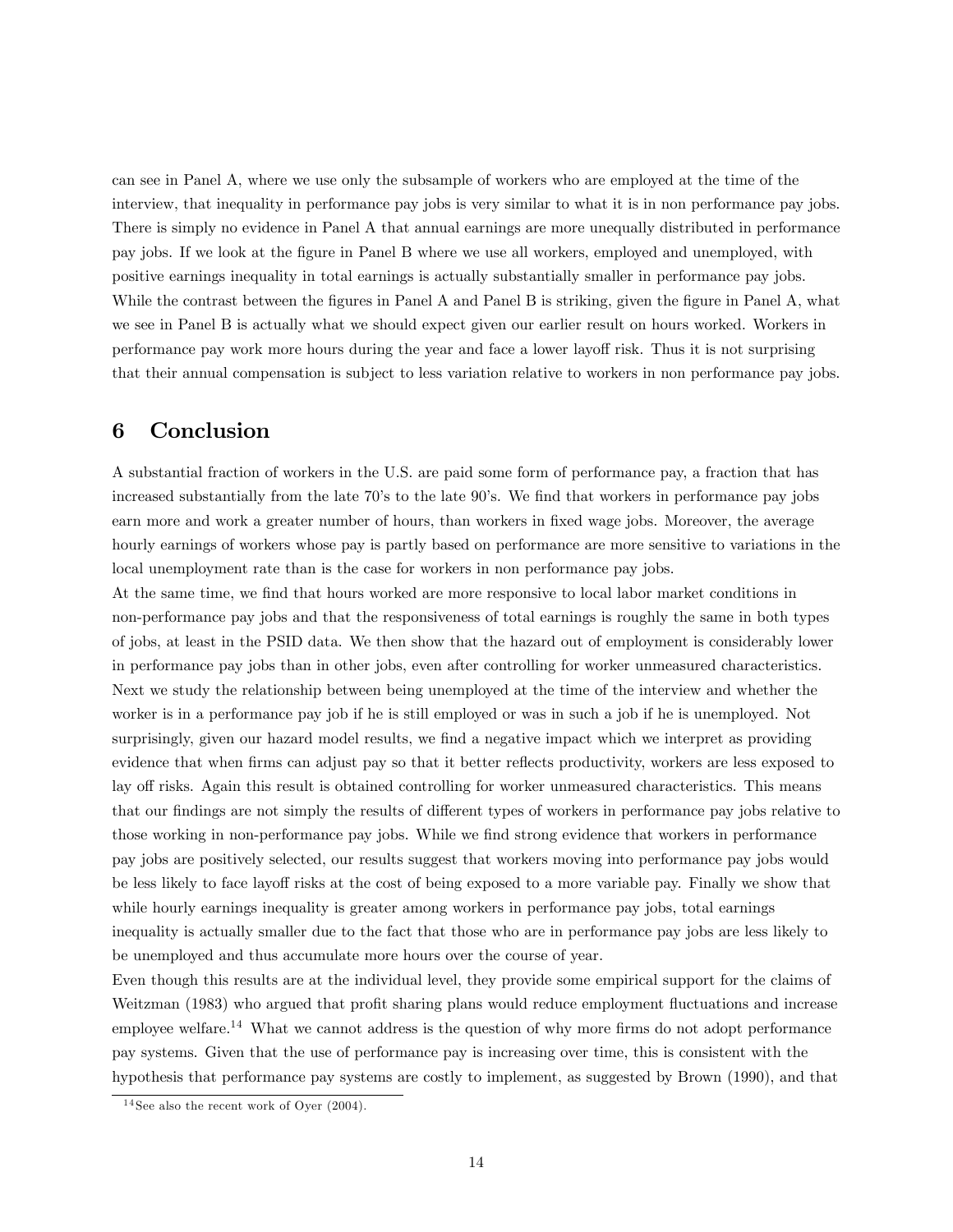these costs relative to their benefits are decreasing over time.

If future research supports this hypothesis, this would imply that popular theories of wage formation used in macro-economics need to be carefully reformulated. In particular, our results do not support that hypothesis that workers enter into insurance contract with firms, as predicted by the implicit contract theory of Azariadis (1975) and Baily (1974). Workers on standard wage contracts appear to face more risk and lower incomes that workers on performance pay contracts. However, as the management literature has repeatedly observed, the creation of a successful performance pay is system is a difficult and complex task.<sup>15</sup> More work is needed to understand the relationship between these complex systems and over all economic performance.

## References

- Azariadis, C. (1975, December). Implicit contracts and underemployment equilibria. Journal of Political Economy 83, 1183-1202.
- Baily, M. N. (1974, January). Wages and employment under uncertain demand. Review of Economic Studies  $41, 37-50.$
- Baker, G. (1992, June). Incentive contracts and performance measurement. Journal of Political Economy 100, 598-614.
- Black, S. E. and L. M. Lynch (2001, Aug). How to compete: The impact of workplace practices and information technology on productivity. Review of Economics and Statistics  $83(3)$ , 434-445.
- Bresnahan, T. F., E. Brynjolfsson, and L. M. Hitt (2002, Feb). Information technology, workplace organization, and the demand for skilled labor: Firm-level evidence. Quarterly Journal of Economics  $117(1)$ , 339-376.
- Bretz, R. D., G. T. Milkovich, and W. Read (1992, Jun). The current state of performance-appraisal research and practice - concerns, directions, and implications. Journal of Management  $18(2)$ , 321-352.
- Brown, C. (1990). Firm's choice of method of pay. Industrial and Labour Relations Review 43(3, Special Issue),  $165S-182S$ .
- Brown, C. (1992, Autumn). Wage levels and methods of pay. RAND Journal of Economics 23(3), 366-375.
- Brown, J. N. and A. Light (1992, July). Interpreting panel data on job tenure. Journal of Labor Economics  $10(3)$ , 219–57.
- Card, D. (1986, December). Efficient contracts with costly adjustment: Short-run employment determination for airline mechanics. American Economic Review  $76(5)$ , 1045–1071.

<sup>&</sup>lt;sup>15</sup> See for example the excellent textbook on compensation by Milkovich and Newman (1996).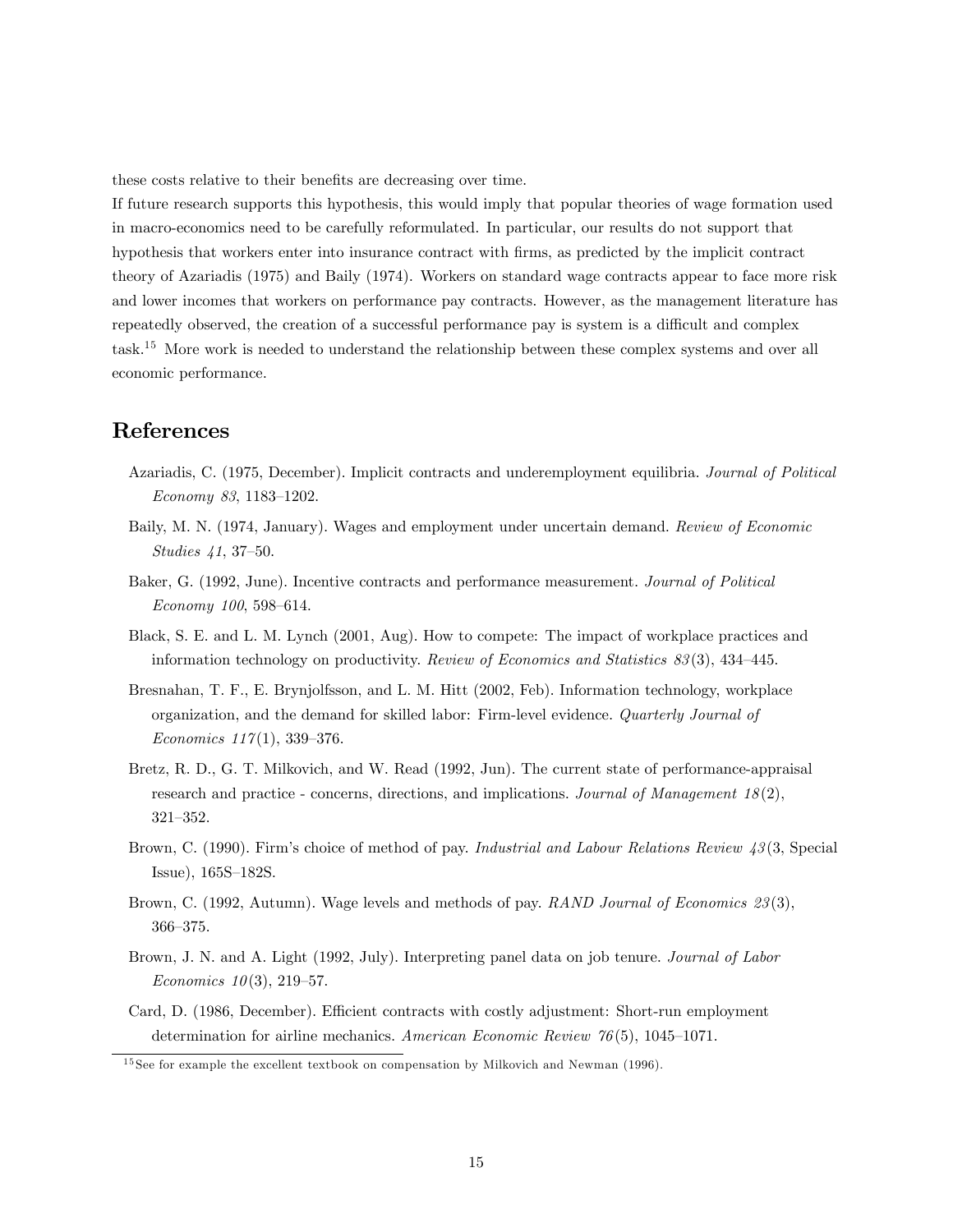- Card, D. and D. Hyslop (1997). Does inflation 'grease the wheels of the labor market'? In C. D. Romer and D. H. Romer (Eds.), *Reducing Inflation: Motivation and Strategy*. Chicago, IL: University of Chicago Press.
- Chevalier, J. and G. Ellison (1997, Dec.). Risk taking by mutual funds as a response to incentives. Journal of Political Economy  $105(6)$ , 1167-1200.
- Gibbons, R. and K. J. Murphy (1992). Optimal incentive contracts in the presence of career concerns. Journal of Political Economy 100, 30-52.
- Holmström, B. and P. Milgrom (1991). Multi-task principal-agent analyses: Incentive contracts, asset ownership, and job design. Journal of Law, Economics, and Organization 7, 24–52.
- Jenkins, S. P. (1995, Feb). Easy estimation methods for discrete-time duration models. Oxford Bulletin of Economics and Statistics  $57(1)$ , 129–138.
- Kerr, S. (1975, December). On the folly of rewarding A, while hoping for B. Academy of Management Journal  $18(4)$ , 769–783.
- Lazear, E. P. (1986). Salaries and piece rates. Journal of Business 59, 405-431.
- Lazear, E. P. (2000, Dec). Performance pay and productivity. American Economic Review  $90(5)$ , 1346-1361.
- Lemieux, T., W. B. MacLeod, and D. Parent (2006). Performance pay and wage inequality.
- MacLeod, W. B. and D. Parent (1999). Jobs characteristics and the form of compensation. Research in Labor Economics 18, 177-242.
- Meyer, B. (1990, July). Unemployment insurance and unemployment spells. *Econometrica 58*, 757–782.
- Milkovich, G. T. and J. M. Newman (1996). Compensation. Chicago, IL: Irwin.
- Milkovich, G. T. and A. K. Wigdor (1991). Pay for Performance: Evaluating Performance and Appraisal Merit Pay. Washington, D.C., U.S.A.: National Academy Press.
- Nagin, D. S., J. B. Rebitzer, S. Sanders, and L. J. Taylor (2002, Sep). Monitoring, motivation, and management: The determinants of opportunistic behavior in a field experiment. American Economic  $Review 92(4), 850-873.$
- Oyer, P.  $(2004, Aug)$ . Why do firms use incentives that have no incentive effects? *Journal of* Finance  $59(4)$ , 1619–1649.
- Schmitt, D. R. (1981). Performance under cooperation or competition. American Behavioral Scientist  $24(5)$ , 649–679.
- Shearer, B. (2004, Apr). Piece rates, fixed wages and incentives: Evidence from a field experiment. Review of Economic Studies  $71(2)$ , 513-534.
- Solon, G., R. Barsky, and J. A. Parker (1994, February). Measuring the cyclicality of real wages: How important is composition bias? Quarterly Journal of Economics  $109(1)$ , 1–25.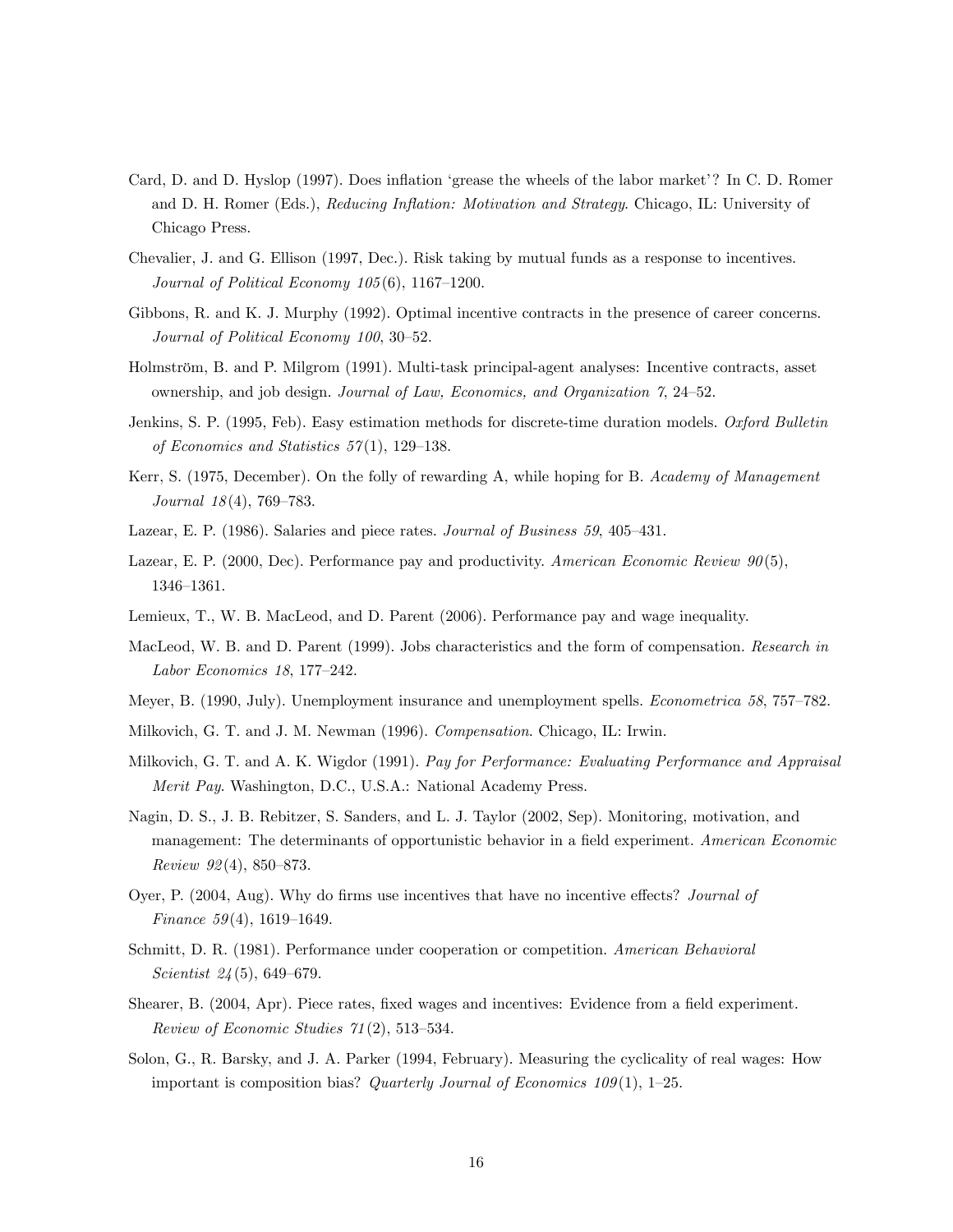Weitzman, M. L. (1983). Some macroeconomic implications of alternative compensation systems.  $Economic\ Journal\ 93 (372),\ 763–783.$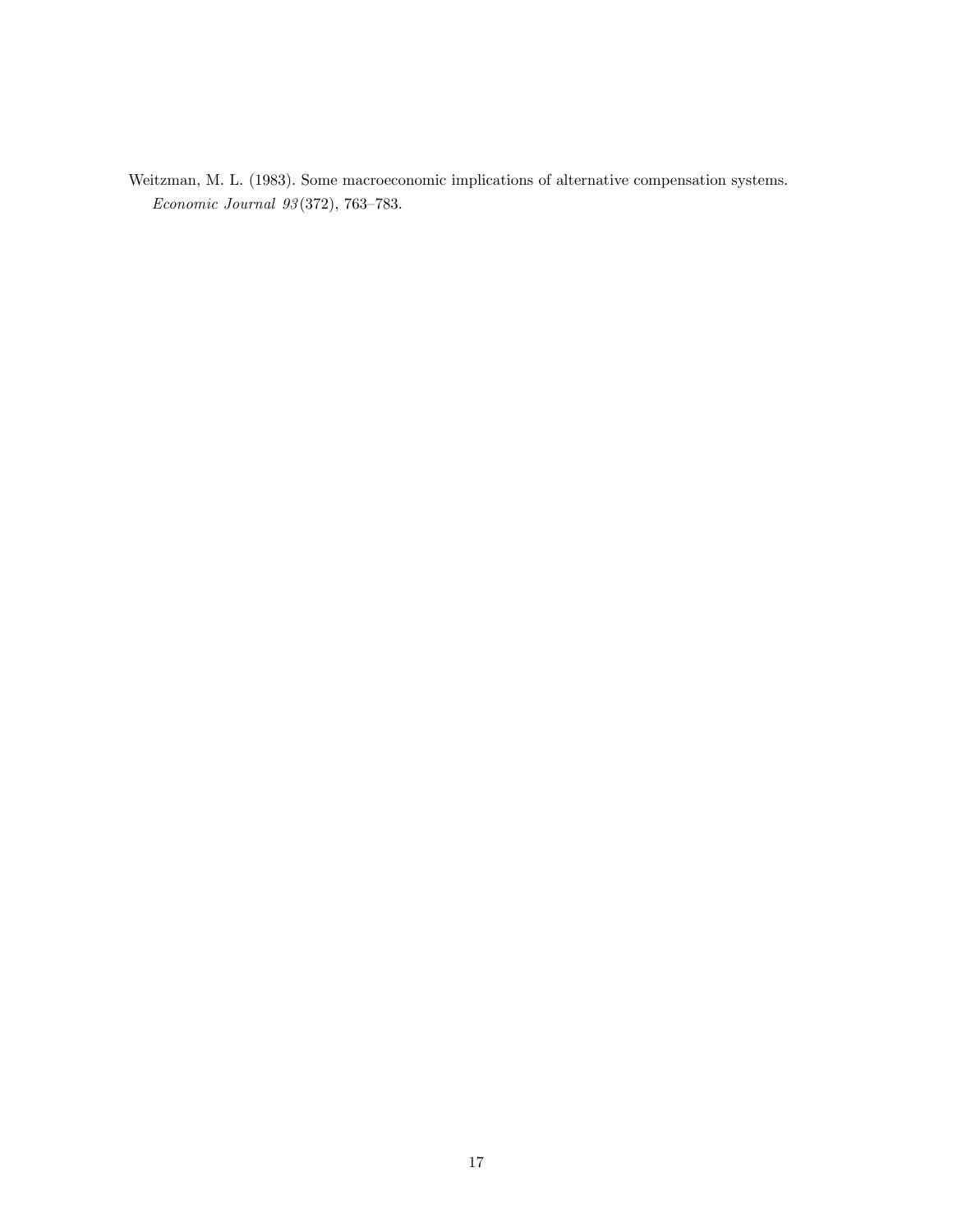

Figure 1. Performance Pay Job Incidence

Figure 2. Distribution of Hours Worked

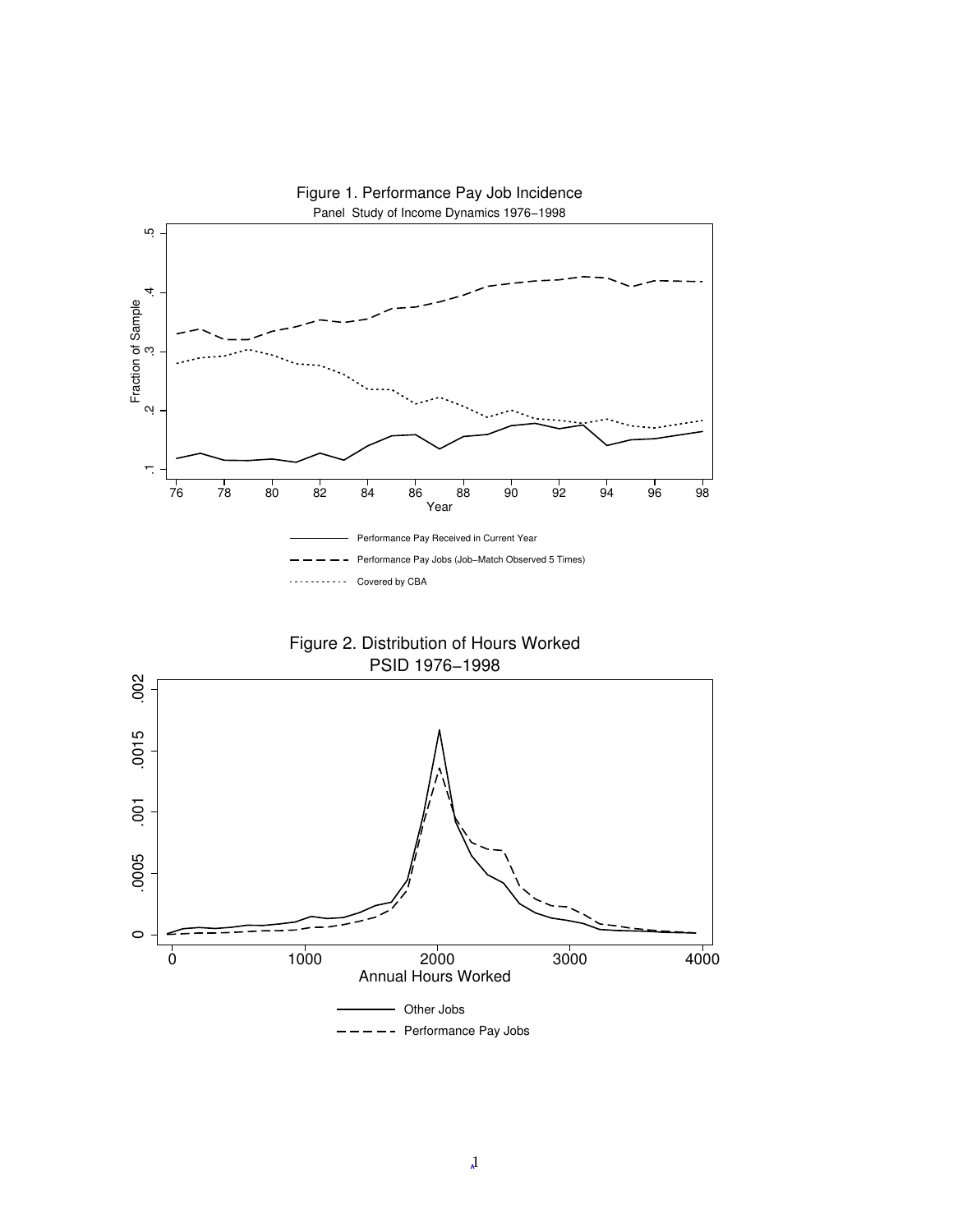

PSID 1976−1998 Figure 4. Kaplan−Meier Survivor Function



Figure 3. Share of Performance Pay in Total Earnings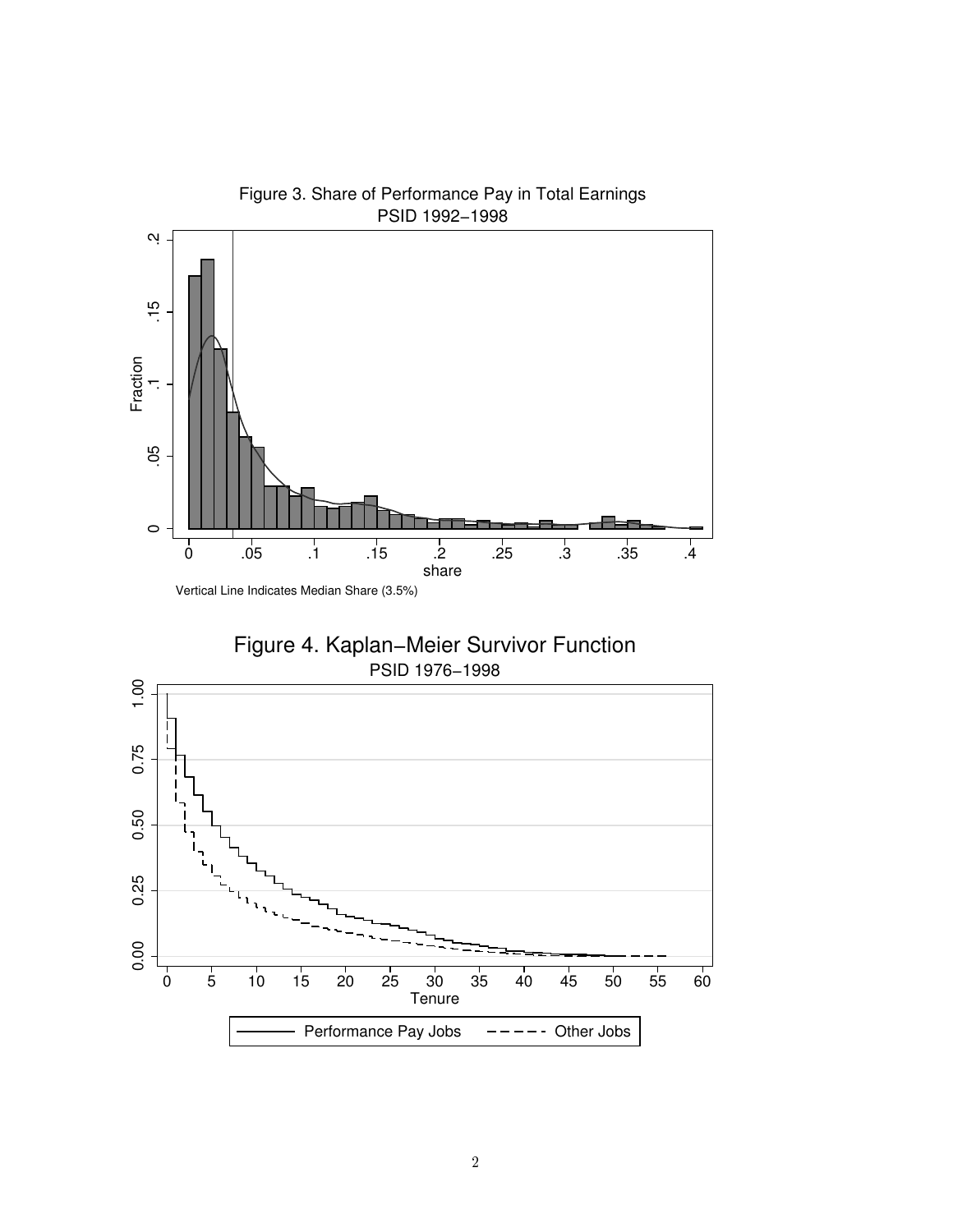

## Figure 5. Total Log Earnings Inequality

3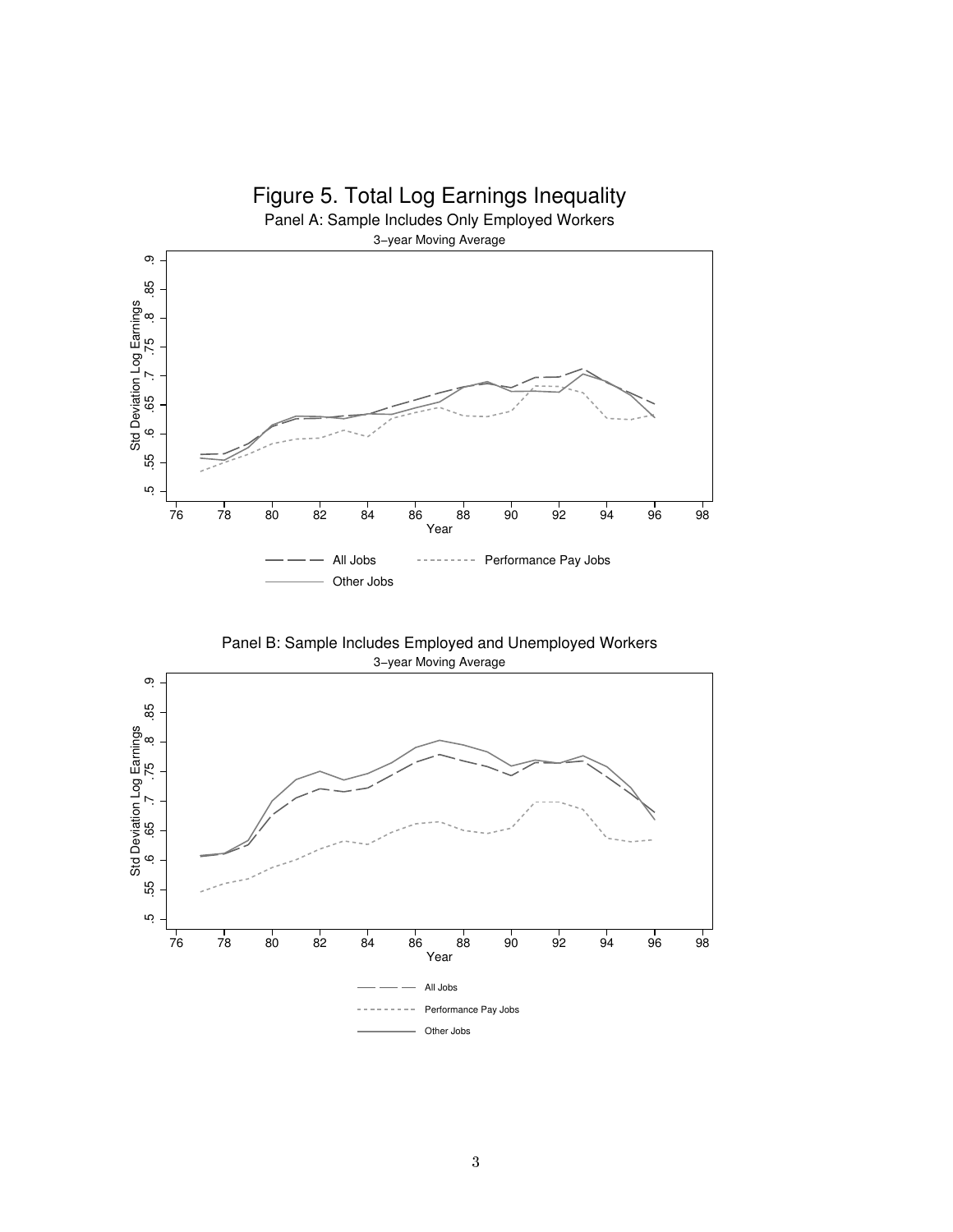|                                  | Non Performance<br>Pay Jobs | Performance Pay<br>Jobs |
|----------------------------------|-----------------------------|-------------------------|
|                                  |                             |                         |
| Average Hourly Earnings (\$79)   | 8.25                        | 10.58                   |
| Education                        | 12.49                       | 13.30                   |
| <b>Potential Experience</b>      | 18.58                       | 18.75                   |
| <b>Employer Tenure</b>           | 7.20                        | 9.10                    |
| Married                          | 0.74                        | 0.78                    |
| Covered by CBA                   | 0.27                        | 0.15                    |
| Non White                        | 0.14                        | 0.10                    |
| Paid by the Hour                 | 0.62                        | 0.32                    |
| Paid a Salary                    | 0.30                        | 0.49                    |
| Fraction Unemployed at Interview | 0.075                       | 0.017                   |
| Annual Hours Worked              | 2046.59                     | 2256.14                 |
| # workers (Tot:3244)             | 2886                        | 1496                    |
| # Job Matches (Tot: 10145)       | 7993                        | 2152                    |
| # Observations (Tot: 32514)      | 20898                       | 11616                   |

## Table 1. Summary Statistics: Panel Study of Income Dynamics 1976-1998

Notes. Temporarily layed off workers are included among the unemployed. For unemployed workers at the time of the interview, the type of job they have refers to the last job they had. Performance pay jobs are employment relationships in which part of the worker's total compensation includes a variable pay component, (bonus, commission, piece rate). Any worker who reports overtime pay is considered to be in a non performance pay job.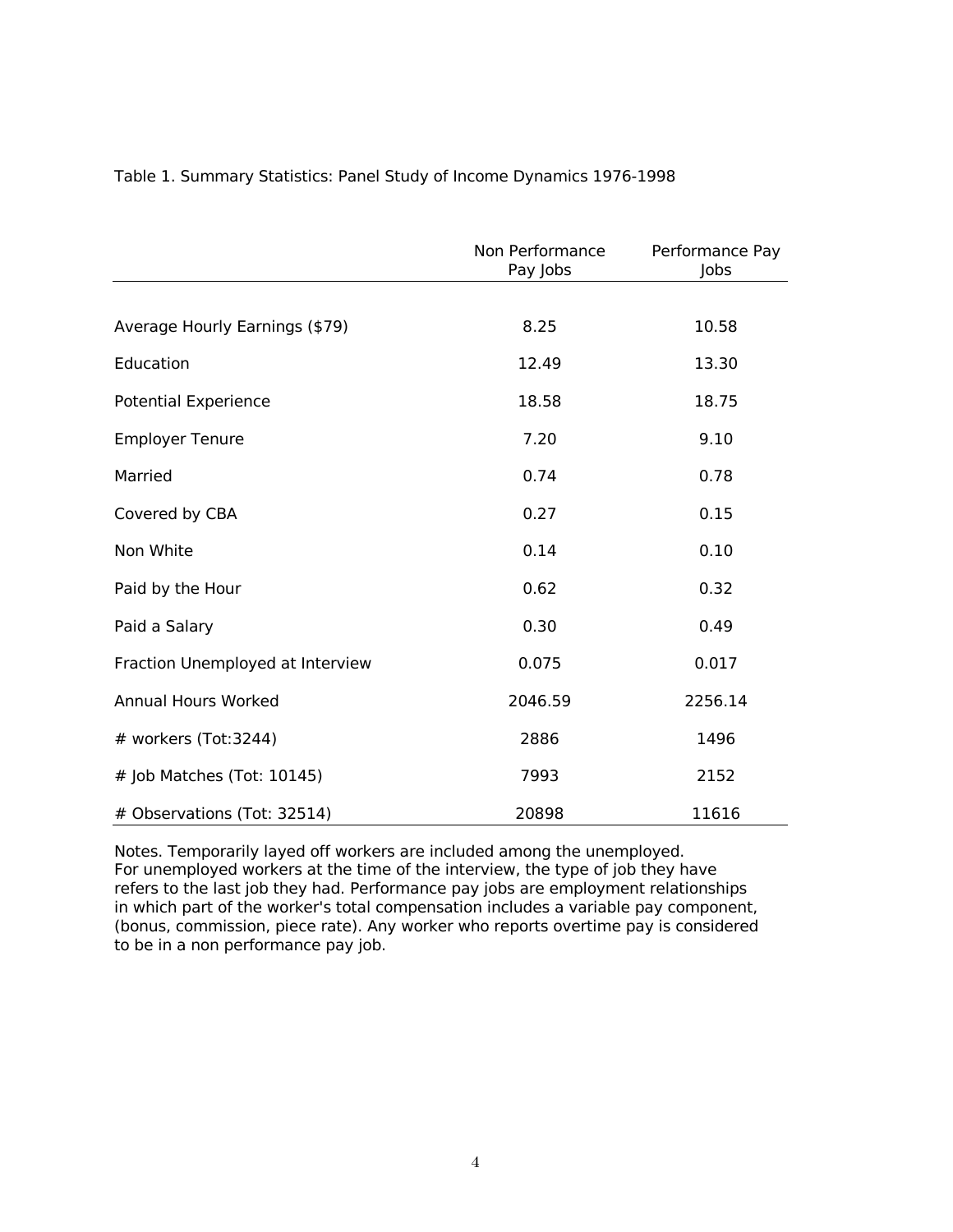| Sample:                                                              | Employed Individuals |                              | All Employed and Unemployed Individuals        |                                         |                       |                                                |
|----------------------------------------------------------------------|----------------------|------------------------------|------------------------------------------------|-----------------------------------------|-----------------------|------------------------------------------------|
|                                                                      | [1]                  | [2]<br>Fixed-Effects         | [3]<br>Fixed-Effects                           | $[4]$                                   | [5]<br>Fixed-Effects  | [6]<br>Fixed-Effects                           |
| Variable                                                             | <b>OLS</b>           |                              | Within Worker Within Employer                  | <b>OLS</b>                              |                       | Within Worker Within Employer                  |
| Performance Pay Job Dummy                                            | 0.0331<br>(0.0153)   | $-0.0016$<br>(0.0124)        |                                                | 0.0329<br>(0.0151)                      | $-0.0014$<br>(0.0120) |                                                |
| Current Year's Earnings Based<br>Partly on Performance Pay Component | 0.1073<br>(0.0155)   | 0.0593<br>(0.0090)           | 0.0499<br>(0.0060)                             | 0.1099<br>(0.0154)                      | 0.0630<br>(0.0091)    | 0.0493<br>(0.0102)                             |
| Unemployed at Interview                                              |                      |                              |                                                | 0.0754<br>(0.0257)                      | 0.0262<br>(0.0237)    | $-0.1792$<br>(0.0717)                          |
| Number of Observations                                               | 30424                | 30424                        | 30424                                          | 32514                                   | 32514                 | 32514                                          |
|                                                                      |                      |                              | Panel B: Annual Hours Worked                   |                                         |                       |                                                |
| Sample:                                                              | Employed Individuals |                              |                                                | All Employed and Unemployed Individuals |                       |                                                |
| Variable                                                             | <b>OLS</b>           | Fixed-Effects                | Fixed-Effects<br>Within Worker Within Employer | <b>OLS</b>                              | Fixed-Effects         | Fixed-Effects<br>Within Worker Within Employer |
| Performance Pay Job Dummy                                            | 71.31<br>(15.16)     | 61.68<br>(15.94)             |                                                | 70.66<br>(15.22)                        | 58.03<br>(15.84)      |                                                |
| Current Year's Earnings Based<br>Partly on Performance Pay Component | 78.69<br>(16.01)     | 26.54<br>(11.43)             | 11.60<br>(12.59)                               | 81.66<br>(15.98)                        | 29.85<br>(11.60)      | 13.81<br>(12.92)                               |
| Unemployed at Interview                                              |                      |                              |                                                | $-677.23$<br>(30.80)                    | $-589.34$<br>(30.30)  | $-683.86$<br>(77.55)                           |
| Number of Observations                                               | 30424                | 30424                        | 30424                                          | 32514                                   | 32514                 | 32514                                          |
|                                                                      |                      | Panel C: Log Annual Earnings |                                                |                                         |                       |                                                |
| Sample:                                                              | Employed Individuals |                              | All Employed and Unemployed Individuals        |                                         |                       |                                                |
| Variable                                                             | <b>OLS</b>           | Fixed-Effects                | Fixed-Effects<br>Within Worker Within Employer | <b>OLS</b>                              | Fixed-Effects         | Fixed-Effects<br>Within Worker Within Employer |
| Performance Pay Job Dummy                                            | 0.0674<br>(0.0158)   | 0.0241<br>(0.0142)           |                                                | 0.0688<br>(0.0159)                      | 0.0232<br>(0.0144)    |                                                |
| Current Year's Earnings Based<br>Partly on Performance Pay Component | 0.1426<br>(0.0161)   | 0.0731<br>(0.0092)           | 0.0556<br>(0.0099)                             | 0.1457<br>(0.0161)                      | 0.0768<br>(0.0094)    | 0.0556<br>(0.0103)                             |
| Unemployed at Interview                                              |                      |                              |                                                | $-0.5314$<br>(0.0376)                   | $-0.5103$<br>(0.0350) | $-0.7386$<br>(0.0837)                          |
| Number of Observations                                               | 30424                | 30424                        | 30424                                          | 32514                                   | 32514                 | 32514                                          |

#### Table 2. The Effect of Pay-for-Performance on Earnings and Hours Worked: PSID, 1976-1998

Panel A: Log Hourly Earnings

Notes. Performance pay dummy is equal to 1 if the worker's total annual earnings are based partly on performance pay at least once over the course of the employment relationship. Other covariates include polynomials (cubic) in potential experience and tenure, years of completed schooling, the number of times a job-match is observed, and dummies for occupation, industry, race, marital status, collective bargaining, calendar year, and having part of current year's earnings based on performance pay. Standard errors are clustered at the job-match level.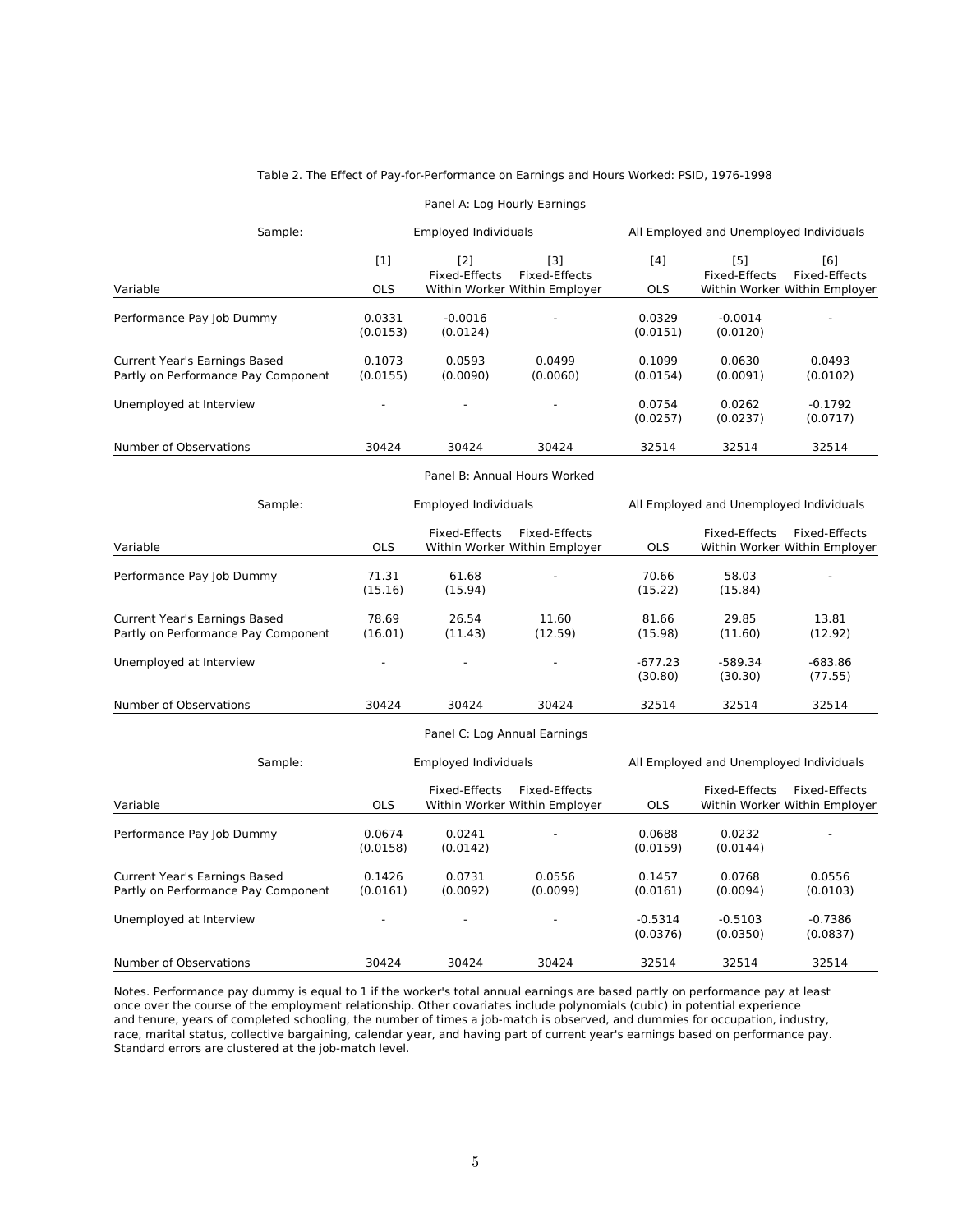| Sample:                                                  |                          | Employed Individuals  |                                                       | All Employed and Unemployed Individuals |                       |                                                       |
|----------------------------------------------------------|--------------------------|-----------------------|-------------------------------------------------------|-----------------------------------------|-----------------------|-------------------------------------------------------|
| Variable                                                 | [1]<br><b>OLS</b>        | [2]<br>Fixed-Effects  | [3]<br>Fixed-Effects<br>Within Worker Within Employer | [4]<br><b>OLS</b>                       | [5]<br>Fixed-Effects  | [6]<br>Fixed-Effects<br>Within Worker Within Employer |
| Unemployment Rate in County<br>X Non Performance Pay Job | $-0.0006$<br>(0.0021)    | $-0.0044$<br>(0.0017) | $-0.0027$<br>(0.0019)                                 | $-0.0008$<br>(0.0015)                   | $-0.0056$<br>(0.0017) | $-0.0027$<br>(0.0019)                                 |
| Unemp. Rate in County X<br>Performance Pay Job           | $-0.0106$<br>(0.0021)    | $-0.0130$<br>(0.0020) | $-0.0075$<br>(0.0025)                                 | $-0.0100$<br>(0.0021)                   | $-0.0139$<br>(0.0020) | $-0.0082$<br>(0.0025)                                 |
| P-Value of Test of Equality                              | 0.0000                   | 0.0005                | 0.1207                                                | 0.0001                                  | 0.0008                | 0.0865                                                |
| Unemployed at Interview                                  | $\overline{\phantom{a}}$ |                       |                                                       | 0.1027<br>(0.0251)                      | 0.0395<br>(0.0238)    | $-0.1502$<br>(0.0619)                                 |
| Number of Observations                                   | 30424                    | 30424                 | 30424                                                 | 32514                                   | 32514                 | 32514                                                 |

#### Table 3. The Effect of Local Labor Market Conditions: PSID, 1976-1998

Panel A: Log Hourly Earnings

## Panel B: Annual Hours Worked

| Sample:                                                  |                   | Employed Individuals | All Employed and Unemployed Individuals        |                      |                      |                                                |
|----------------------------------------------------------|-------------------|----------------------|------------------------------------------------|----------------------|----------------------|------------------------------------------------|
| Variable                                                 | <b>OLS</b>        | Fixed-Effects        | Fixed-Effects<br>Within Worker Within Employer | <b>OLS</b>           | Fixed-Effects        | Fixed-Effects<br>Within Worker Within Employer |
| Unemployment Rate in County<br>X Non Performance Pay Job | $-7.01$<br>(1.91) | $-10.26$<br>(2.45)   | $-9.78$<br>(2.95)                              | $-9.34$<br>(1.89)    | $-12.25$<br>(2.49)   | $-9.77$<br>(2.99)                              |
| Unemp. Rate in County X<br>Performance Pay Job           | 2.32<br>(2.13)    | 2.76<br>(2.86)       | $-1.05$<br>(3.46)                              | 1.14<br>(2.17)       | 0.85<br>(2.89)       | $-0.14$<br>(3.60)                              |
| P-Value of Test of Equality                              | 0.0010            | 0.0003               | 0.0166                                         | 0.0003               | 0.0003               | 0.0390                                         |
| Unemployed at Interview                                  |                   |                      |                                                | $-652.27$<br>(30.68) | $-560.79$<br>(30.86) | $-628.74$<br>(74.20)                           |
| Number of Observations                                   | 30424             | 30424                | 30424                                          | 32514                | 32514                | 32514                                          |

#### Panel C: Log Annual Earnings

| Sample:                                                  |                          | Employed Individuals                                            |                       |                       | All Employed and Unemployed Individuals |                                                |  |
|----------------------------------------------------------|--------------------------|-----------------------------------------------------------------|-----------------------|-----------------------|-----------------------------------------|------------------------------------------------|--|
| Variable                                                 | <b>OLS</b>               | Fixed-Effects<br>Fixed-Effects<br>Within Worker Within Employer |                       |                       | Fixed-Effects                           | Fixed-Effects<br>Within Worker Within Employer |  |
| Unemployment Rate in County<br>X Non Performance Pay Job | $-0.0051$<br>(0.0018)    | $-0.0098$<br>(0.0020)                                           | $-0.0086$<br>(0.0026) | $-0.0072$<br>(0.0019) | $-0.0123$<br>(0.0022)                   | $-0.0070$<br>(0.0024)                          |  |
| Unemp. Rate in County X<br>Performance Pay Job           | $-0.0102$<br>(0.0022)    | $-0.0143$<br>(0.0023)                                           | $-0.0074$<br>(0.0023) | $-0.0100$<br>(0.0022) | $-0.0158$<br>(0.0023)                   | $-0.0101$<br>(0.0026)                          |  |
| P-Value of Test of Equality                              | 0.0505                   | 0.1118                                                          | 0.7465                | 0.2944                | 0.2467                                  | 0.4022                                         |  |
| Unemployed at Interview                                  | $\overline{\phantom{a}}$ |                                                                 |                       | $-0.4864$<br>(0.0386) | $-0.4813$<br>(0.0369)                   | $-0.6955$<br>(0.0747)                          |  |
| Number of Observations                                   | 30424                    | 30424                                                           | 30424                 | 32514                 | 32514                                   | 32514                                          |  |

Notes. Estimates come from unrestricted regressions in which all covariates are interacted with the performance pay job dummy. Other covariates include polynomials (cubic) in potential experience and tenure, years of completed schooling, the number of times a job-match is observed, and dummies for occupation, industry, race, marital status, collective bargaining, calendar year, and having part of current year's earnings based on performance pay.<br>Standard errors are clustered at the county X year level.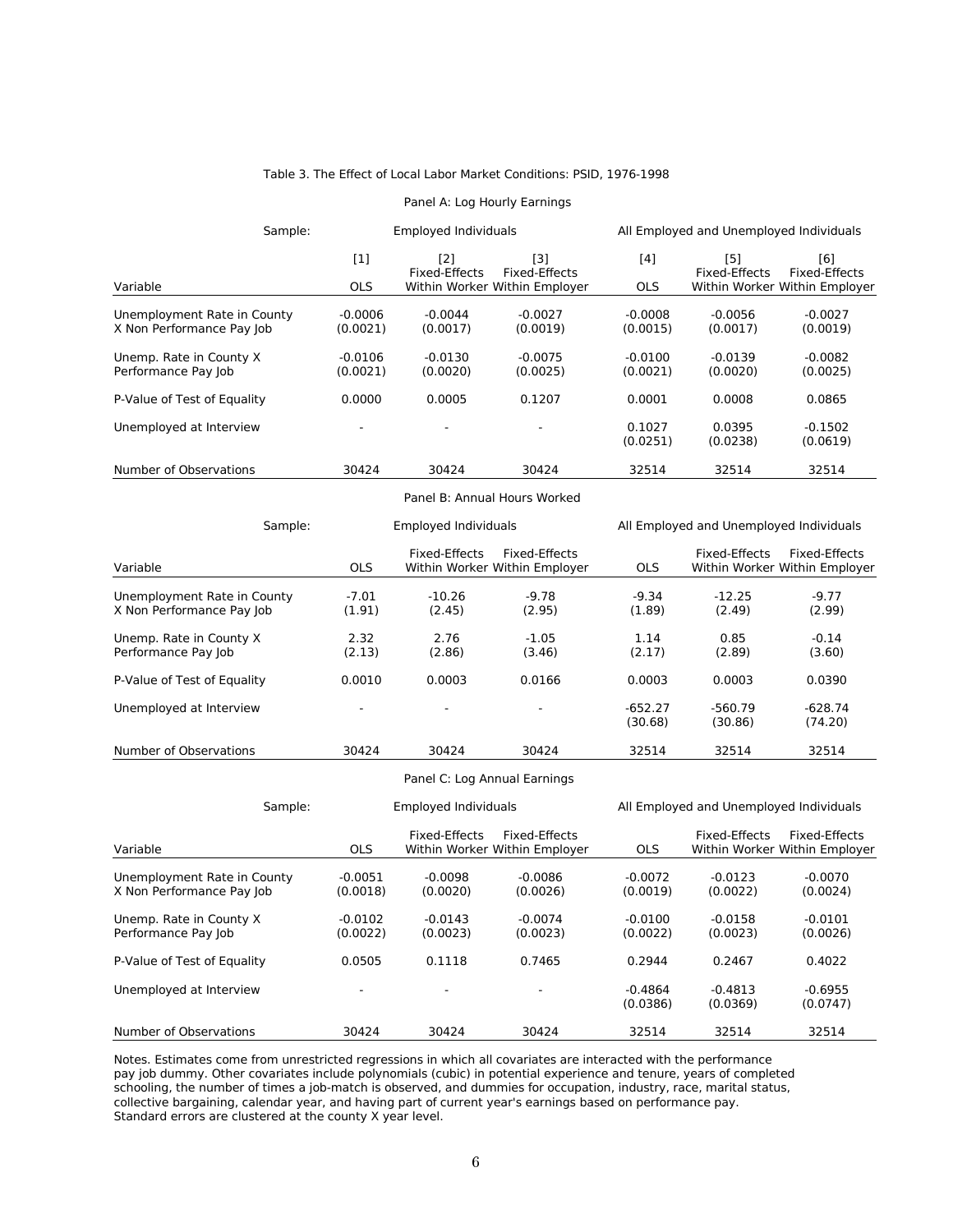| Variable                         | Without Control for Heterogeneity | With Control for Heterogeneity |
|----------------------------------|-----------------------------------|--------------------------------|
| Bonus Job Dummy                  | $0.4857*$                         | $0.4121*$                      |
|                                  | (0.0133)                          | (0.0145)                       |
| <b>Potential Experience</b>      | $0.9909*$                         | $0.9905*$                      |
|                                  | (0.0011)                          | (0.0013)                       |
| Education                        | $0.9830*$                         | $0.9844*$                      |
|                                  | (0.0058)                          | (0.0070)                       |
| Union Coverage                   | $0.6993*$                         | $0.6755*$                      |
|                                  | (0.0219)                          | (0.0253)                       |
| Married                          | $0.8359*$                         | $0.8313*$                      |
|                                  | (0.0201)                          | (0.0236)                       |
| Nonwhite                         | 0.9918                            | 0.9821                         |
|                                  | (0.0241)                          | (0.0298)                       |
| Unemployment Rate                | 1.0186*                           | 1.0239*                        |
| in County of Residence           | (0.0044)                          | (0.0052)                       |
| Industry Dummies                 | <b>Yes</b>                        | Yes                            |
| <b>Occupation Dummies</b>        | Yes                               | Yes                            |
| <b>Year Dummies</b>              | Yes                               | Yes                            |
| - Log Likelihood                 | 16387.82                          | 16277.49                       |
| LR Test of Zero Gamma Variance   |                                   | 220.66                         |
| [p-value]                        |                                   | [0.0000]                       |
| Number of Job Matches            | 10145                             | 10145                          |
| Number of Interval-Specific Obs. | 32514                             | 32514                          |

The parameter estimates are the exponentiated coefficients and thus represent the hazard ratio.<br>\*Significantly different from 1 at the 1% level. Worker heterogeneity is modeled using a gamma distribution function while the baseline hazard is estimated as being piece-wise constant using interval-specific dummy variables (9 intervals).